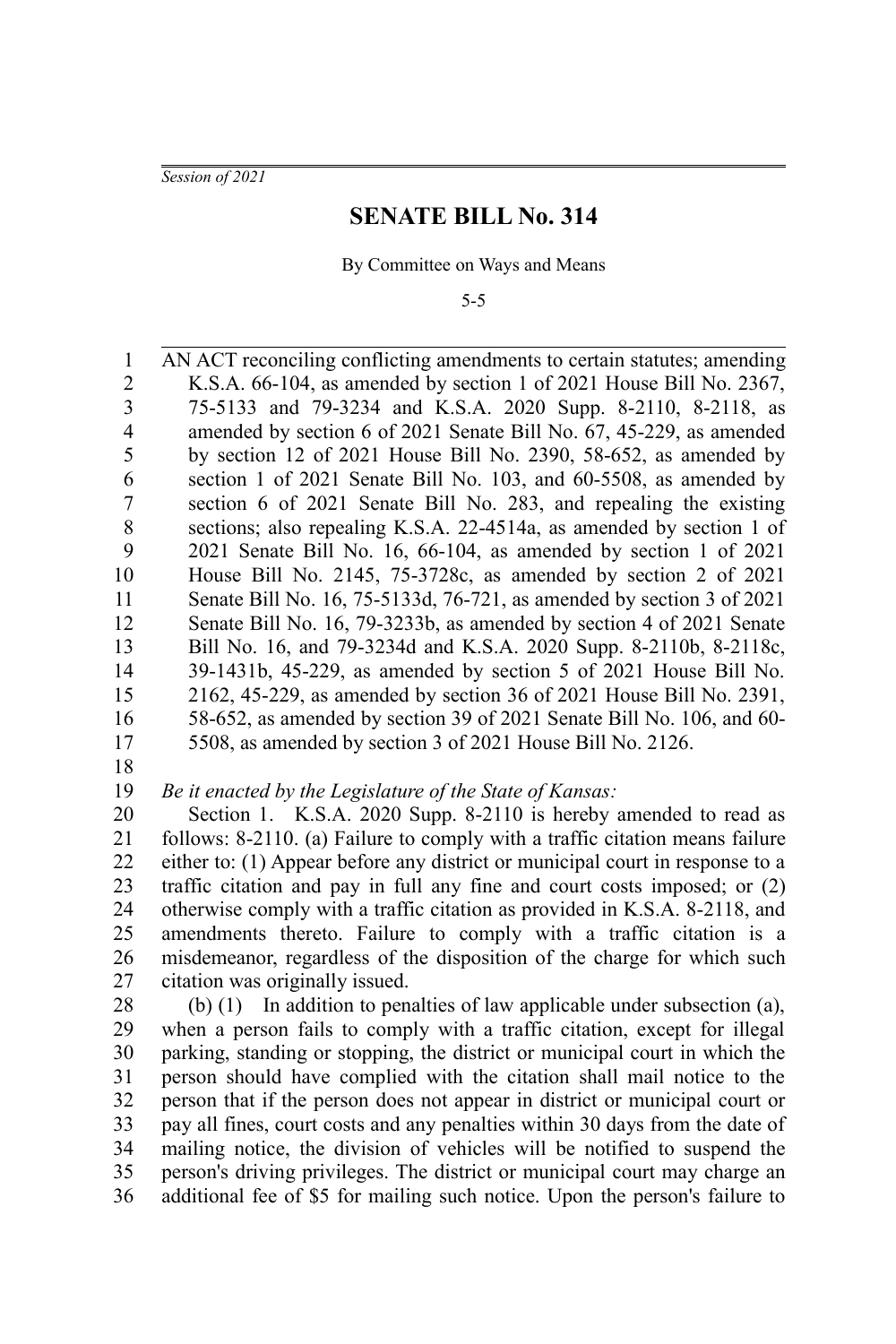comply within such 30 days of mailing notice, the district or municipal court shall electronically notify the division of vehicles. Upon receipt of a report of a failure to comply with a traffic citation under this subsection, pursuant to K.S.A. 8-255, and amendments thereto, the division of vehicles shall notify the violator and suspend the license of the violator until satisfactory evidence of compliance with the terms of the traffic citation has been furnished to the informing court. When the court determines the person has complied with the terms of the traffic citation, the court shall immediately electronically notify the division of vehicles of such compliance. Upon receipt of notification of such compliance from the informing court, the division of vehicles shall terminate the suspension or suspension action. 1 2 3 4 5 6 7 8 9 10 11 12

(2) (A) In lieu of suspension under paragraph (1), the driver may submit to the division of vehicles a written request for restricted driving privileges, with a non-refundable \$25 application fee, to be applied by the division of vehicles for additional administrative costs to implement restricted driving privileges. The division shall remit all restricted driving privilege application fees to the state treasurer in accordance with the provisions of K.S.A. 75-4215, and amendments thereto. Upon receipt of each such remittance, the state treasurer shall deposit the entire amount in the state treasury to the credit of the division of vehicles operating fund. 13 14 15 16 17 18 19 20 21

(B) A person whose driver's license has expired during the period when such person's driver's license has been suspended for failure to pay fines for traffic citations, the driver may submit to the division of vehicles a written request for restricted driving privileges, with a non-refundable \$25 application fee, to be applied by the division of vehicles for additional administrative costs to implement restricted driving privileges. The division shall remit all restricted driving privilege application fees to the state treasurer in accordance with the provisions of K.S.A. 75-4215, and amendments thereto. Upon receipt of each such remittance, the state treasurer shall deposit the entire amount in the state treasury to the credit of the division of vehicles operating fund. An individual shall not qualify for restricted driving privileges pursuant to this section unless the following conditions are met: (i) The suspended license that expired was issued by the division of vehicles; (ii) the suspended license resulted from the individual's failure to comply with a traffic citation pursuant to subsection  $(b)(1)$ ; (iii) the traffic citation that resulted in the failure to comply pursuant to subsection  $(b)(1)$  was issued in this state; and (iv) the individual has not previously received a stayed suspension as a result of a driving while suspended conviction. 22 23 24 25 26 27 28 29 30 31 32 33 34 35 36 37 38 39 40

(C) Upon review and approval of the driver's eligibility, the driving privileges will be restricted by the division of vehicles for a period up to one year or until the terms of the traffic citation have been complied with 41 42 43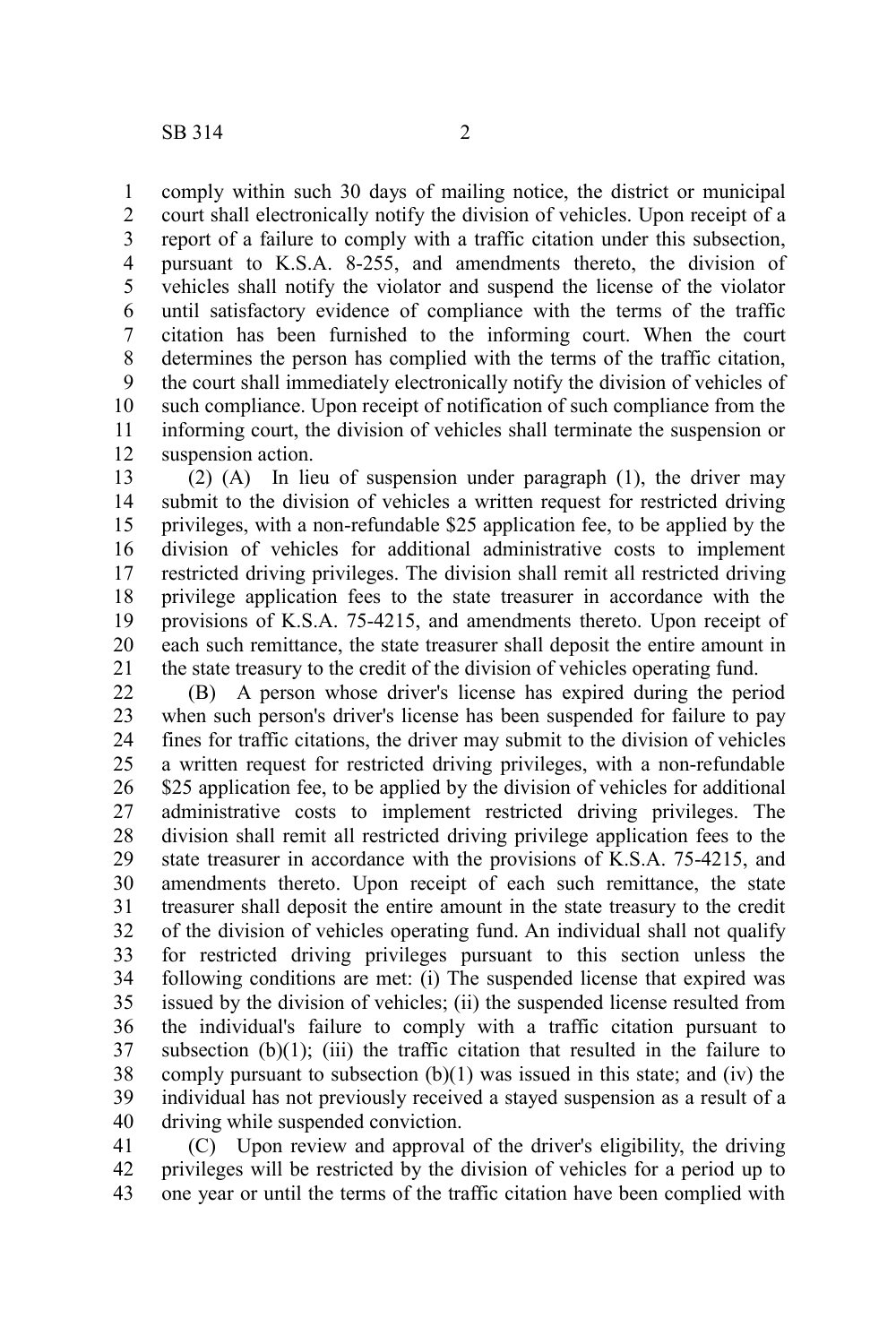and the court shall immediately electronically notify the division of vehicles of such compliance. If the driver fails to comply with the traffic citation within the one year restricted period, the driving privileges will be suspended by the division of vehicles until the court determines the person has complied with the terms of the traffic citation and the court shall immediately electronically notify the division of vehicles of such compliance. Upon receipt of notification of such compliance from the informing court, the division of vehicles shall terminate the suspension action. When restricted driving privileges are approved pursuant to this section, the person's driving privileges shall be restricted to driving only

under the following circumstances: (i) In going to or returning from the person's place of employment or schooling; (ii) in the course of the person's employment; (iii) in going to or returning from an appointment with a health care provider or during a medical emergency; and (iv) in going to and returning from probation or parole meetings, drug or alcohol counseling or any place the person is required to go by a court. 11 12 13 14 15 16

 $(c)$  (1) Prior to July 1, 2018, except as provided in subsection (d), when the district or municipal court notifies the division of vehicles of a failure to comply with a traffic citation pursuant to subsection (b), the court shall assess a reinstatement fee of \$59 for each charge on which the person failed to make satisfaction regardless of the disposition of the charge for which such citation was originally issued and regardless of any application for restricted driving privileges. Such reinstatement fee shall be in addition to any fine, restricted driving privilege application fee,district or municipal court costs and other penalties. The court shall remit all reinstatement fees to the state treasurer in accordance with the provisions of K.S.A. 75-4215, and amendments thereto. Upon receipt of each such remittance, the state treasurer shall deposit the entire amount in the state treasury and shall credit 42.37% of such moneys to the division of vehicles operating fund, 31.78% to the community alcoholism and intoxication programs fund created by K.S.A. 41-1126, and amendments thereto, 10.59% to the juvenile alternatives to detention fund created by K.S.A. 79-4803, and amendments thereto, and 15.26% to the judicial branch nonjudicial salary adjustment fund created by K.S.A. 2020 Supp. 20-1a15, and amendments thereto. 17 18 19 20 21 22 23 24 25 26 27 28 29 30 31 32 33 34 35

 $(2)$  On and after July 1, 2018, except as provided in subsection (d), when the district or municipal court notifies the division of vehicles of a failure to comply with a traffic citation pursuant to subsection (b), the court shall assess a reinstatement fee of \$100 for each charge on which the person failed to make satisfaction regardless of the disposition of the charge for which such citation was originally issued and regardless of any application for restricted driving privileges. Such reinstatement fee shall be in addition to any fine, restricted driving privilege application fee, 36 37 38 39 40 41 42 43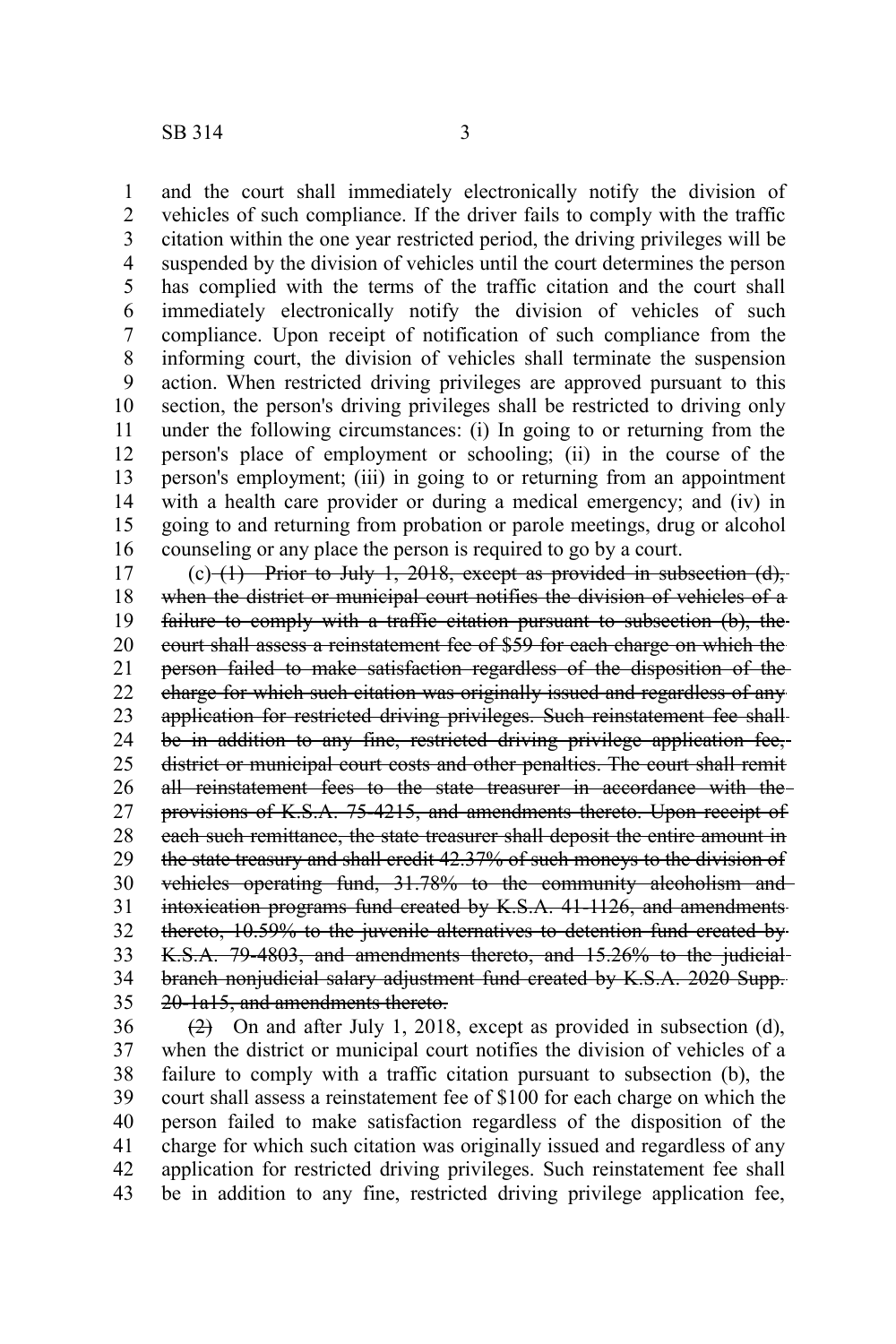district or municipal court costs and other penalties. The court shall remit all reinstatement fees to the state treasurer in accordance with the provisions of K.S.A. 75-4215, and amendments thereto. Upon receipt of each such remittance, the state treasurer shall deposit the entire amount in the state treasury and shall credit the first \$15 of such reinstatement fee to the judicial branch nonjudicial salary adjustment fund and of the remaining amount, 29.41% of such moneys to the division of vehicles operating fund, 22.06% to the community alcoholism and intoxication programs fund created by K.S.A. 41-1126, and amendments thereto, 7.36% to the juvenile alternatives to detention fund created by K.S.A. 79- 4803, and amendments thereto, and 41.17% to the judicial branch nonjudicial salary adjustment fund created by K.S.A. 2020 Supp. 20-1a15, and amendments thereto. 1 2 3 4 5 6 7 8 9 10 11 12 13

(d) The district court or municipal court shall waive the reinstatement fee provided for in subsection (c), if the failure to comply with a traffic citation was the result of such person enlisting in or being drafted into the armed services of the United States, being called into service as a member of a reserve component of the military service of the United States, or volunteering for such active duty, or being called into service as a member of the state of Kansas national guard, or volunteering for such active duty, and being absent from Kansas because of such military service. 14 15 16 17 18 19 20 21

(e) A person who is assessed a reinstatement fee pursuant to subsection (c) may petition the court that assessed the fee at any time to waive payment of the fee, any additional charge imposed pursuant to subsection (f), or any portion thereof. If it appears to the satisfaction of the court that payment of the amount due will impose manifest hardship on the person or the person's immediate family, the court may waive payment of all or part of the amount due or modify the method of payment. 22 23 24 25 26 27 28

(f) Except as provided further, the reinstatement fee established in this section shall be the only fee collected or moneys in the nature of a fee collected for such reinstatement. Such fee shall only be established by an act of the legislature and no other authority is established by law or otherwise to collect a fee. On and after July 1, 2017, through June 30, 2019, *On and after July 1, 2019, through June 30, 2025,* the supreme court may impose an additional charge, not to exceed \$22 per reinstatement fee, to fund the costs of non-judicial personnel. 29 30 31 32 33 34 35 36

Sec. 2. K.S.A. 2020 Supp. 8-2118, as amended by section 6 of 2021 Senate Bill No. 67, is hereby amended to read as follows: 8-2118. (a) A person charged with a traffic infraction shall, except as provided in subsection (b), appear at the place and time specified in the notice to appear. If the person enters an appearance, waives right to trial, pleads guilty or no contest, the fine shall be no greater than that specified in the uniform fine schedule in subsection (c) and court costs shall be taxed as 37 38 39 40 41 42 43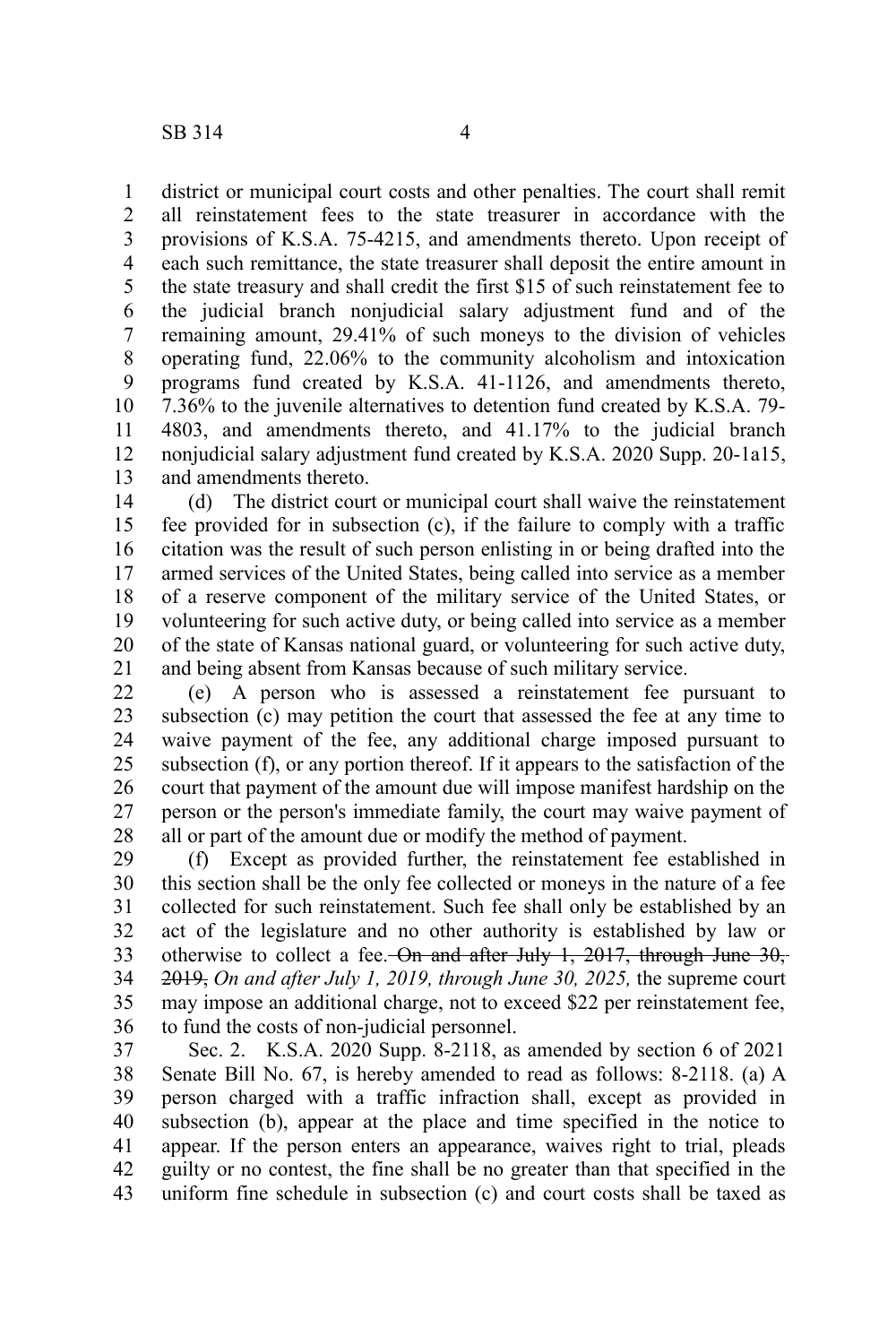provided by law. 1

(b) Prior to the time specified in the notice to appear, a person charged with a traffic infraction may enter a written appearance, waive right to trial, plead guilty or no contest and pay the fine for the violation as specified in the uniform fine schedule in subsection (c) and court costs provided by law. Payment may be made in any manner accepted by the court. The traffic citation shall not have been complied with if the payment is not honored for any reason, or if the fine and court costs are not paid in full. When a person charged with a traffic infraction makes payment without executing a written waiver of right to trial and plea of guilty or no contest, the payment shall be deemed such an appearance, waiver of right to trial and plea of no contest. 2 3 4 5 6 7 8 9 10 11 12

(c) The following uniform fine schedule shall apply uniformly throughout the state but shall not limit the fine that may be imposed following a court appearance, except an appearance made for the purpose of pleading and payment as permitted by subsection (a). The description of offense contained in the following uniform fine schedule is for reference only and is not a legal definition. 13 14 15 16 17 18

| 19 | Description of Offense             | <i>Statute</i> | Fine                   |
|----|------------------------------------|----------------|------------------------|
| 20 | Unsafe speed for prevailing        | 8-1557         | \$75                   |
| 21 | conditions                         |                |                        |
| 22 | Exceeding maximum speed            | 8-1558         | 1-10 mph over the      |
| 23 | limit; or speeding in zone         | to             | limit, \$45            |
| 24 | posted by the state depart-        | 8-1560         |                        |
| 25 | ment of transportation; or         | 8-1560a        | 11-20 mph over the     |
| 26 | speeding in locally posted         | or             | $limit, $45$ plus $$6$ |
| 27 | zone                               | 8-1560b        | per mph over 10        |
| 28 |                                    |                | mph over the limit;    |
| 29 |                                    |                | 21-30 mph over the     |
| 30 |                                    |                | limit, \$105 plus \$9  |
| 31 |                                    |                | per mph over 20        |
| 32 |                                    |                | mph over the limit;    |
| 33 |                                    |                | 31 and more mph        |
| 34 |                                    |                | over the limit, \$195  |
| 35 |                                    |                | plus \$15 per mph      |
| 36 |                                    |                | over 30 mph over       |
| 37 |                                    |                | the limit;             |
| 38 | Disobeying traffic control de-     | 8-1507         | \$75                   |
| 39 | vice                               |                |                        |
| 40 | Violating traffic control signal   | 8-1508         | \$75                   |
| 41 | Violating pedestrian control       | 8-1509         | \$45                   |
| 42 | signal                             |                |                        |
| 43 | Violating flashing traffic signals | 8-1510         | \$75                   |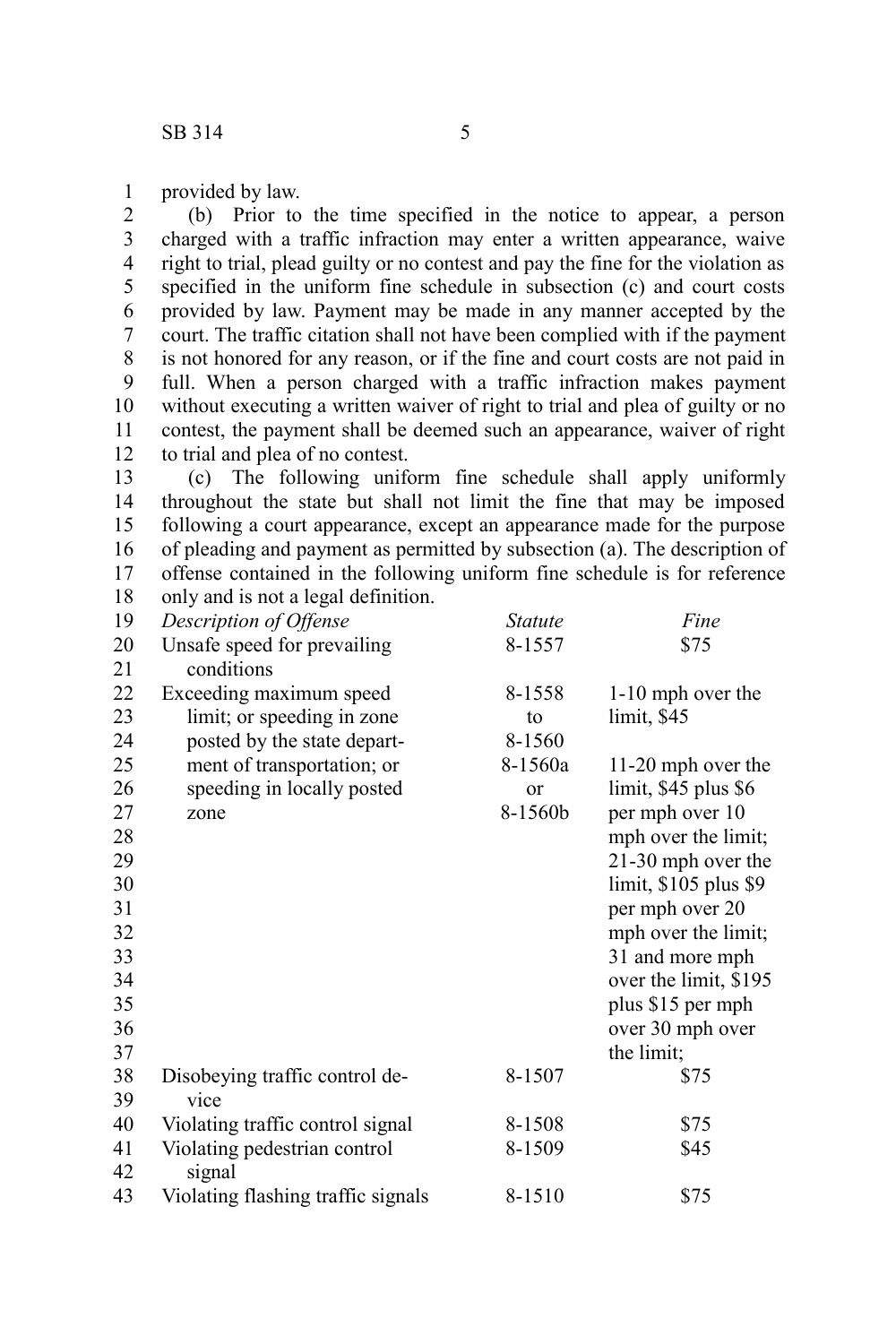## SB 314

| $\,1$                   | Violating lane-control signal            | 8-1511  | \$75  |
|-------------------------|------------------------------------------|---------|-------|
| $\overline{c}$          | Unauthorized sign, signal,               | 8-1512  | \$45  |
| 3                       | marking or device                        |         |       |
| $\overline{\mathbf{4}}$ | Driving on left side of roadway          | 8-1514  | \$75  |
| 5                       | Failure to keep right to pass            | 8-1515  | \$75  |
| 6                       | oncoming vehicle                         |         |       |
| $\overline{7}$          | Improper passing; increasing             | 8-1516  | \$75  |
| 8                       | speed when passed                        |         |       |
| 9                       | Improper passing on right                | 8-1517  | \$75  |
| 10                      | Passing on left with insuffi-            | 8-1518  | \$75  |
| 11                      | cient clearance                          |         |       |
| 12                      | Driving on left side where               | 8-1519  | \$75  |
| 13                      | curve, grade, intersec-                  |         |       |
| 14                      | tion railroad crossing, or               |         |       |
| 15                      | obstructed view                          |         |       |
| 16                      | Driving on left in no-passing            | 8-1520  | \$75  |
| 17                      | zone                                     |         |       |
| 18                      | Unlawful passing of stopped              | 8-1520a | \$75  |
| 19                      | emergency vehicle                        |         |       |
| 20                      | Driving wrong direction on               | 8-1521  | \$75  |
| 21                      | one-way road                             |         |       |
| $\overline{22}$         | Improper driving on laned                | 8-1522  | \$75  |
| 23                      | roadway                                  |         |       |
| 24                      | Following too close                      | 8-1523  | \$75  |
| 25                      | Improper crossover on di-                | 8-1524  | \$45  |
| 26                      | vided highway                            |         |       |
| 27                      | Failure to yield right-of-way            | 8-1526  | \$75  |
| 28                      | at uncontrolled intersection             |         |       |
| 29                      | Failure to yield to approach-            | 8-1527  | \$75  |
| 30                      | ing vehicle when turning                 |         |       |
| 31                      | left                                     |         |       |
| 32                      | Failure to yield at stop or              | 8-1528  | \$75  |
| 33                      | yield sign                               |         |       |
| 34<br>35                | Failure to yield from private            | 8-1529  | \$75  |
| 36                      | road or driveway                         |         | \$195 |
| 37                      | Failure to yield to emergency<br>vehicle | 8-1530  |       |
| 38                      | Failure to yield to pedestrian           | 8-1531  | \$105 |
| 39                      | or vehicle working on                    |         |       |
| 40                      | roadway                                  |         |       |
| 41                      | Failure to comply with re-               | 8-1531a | \$45  |
| 42                      | strictions in road con-                  |         |       |
| 43                      | struction zone                           |         |       |
|                         |                                          |         |       |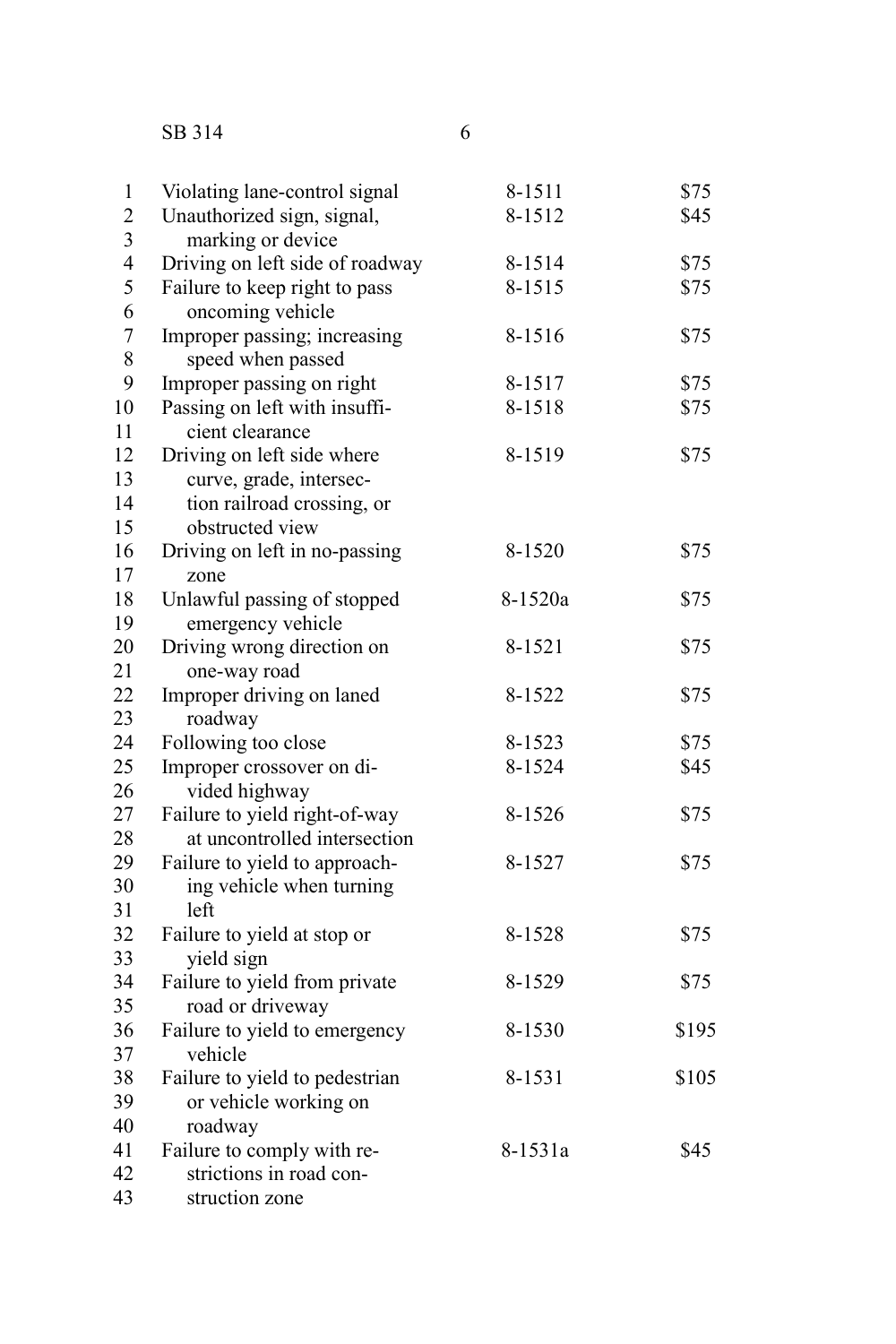SB 314

| Disobeying pedestrian traffic  | 8-1532                                                                                                                                                                                                                                                                                                                                                                                                                                                                                                                                                                                                                                                                                                                                                                                                                                                                                                                                | \$45                                                                                                                                                         |
|--------------------------------|---------------------------------------------------------------------------------------------------------------------------------------------------------------------------------------------------------------------------------------------------------------------------------------------------------------------------------------------------------------------------------------------------------------------------------------------------------------------------------------------------------------------------------------------------------------------------------------------------------------------------------------------------------------------------------------------------------------------------------------------------------------------------------------------------------------------------------------------------------------------------------------------------------------------------------------|--------------------------------------------------------------------------------------------------------------------------------------------------------------|
|                                |                                                                                                                                                                                                                                                                                                                                                                                                                                                                                                                                                                                                                                                                                                                                                                                                                                                                                                                                       | \$75                                                                                                                                                         |
|                                |                                                                                                                                                                                                                                                                                                                                                                                                                                                                                                                                                                                                                                                                                                                                                                                                                                                                                                                                       |                                                                                                                                                              |
|                                |                                                                                                                                                                                                                                                                                                                                                                                                                                                                                                                                                                                                                                                                                                                                                                                                                                                                                                                                       |                                                                                                                                                              |
|                                |                                                                                                                                                                                                                                                                                                                                                                                                                                                                                                                                                                                                                                                                                                                                                                                                                                                                                                                                       |                                                                                                                                                              |
|                                |                                                                                                                                                                                                                                                                                                                                                                                                                                                                                                                                                                                                                                                                                                                                                                                                                                                                                                                                       |                                                                                                                                                              |
|                                |                                                                                                                                                                                                                                                                                                                                                                                                                                                                                                                                                                                                                                                                                                                                                                                                                                                                                                                                       |                                                                                                                                                              |
|                                |                                                                                                                                                                                                                                                                                                                                                                                                                                                                                                                                                                                                                                                                                                                                                                                                                                                                                                                                       | \$45                                                                                                                                                         |
|                                |                                                                                                                                                                                                                                                                                                                                                                                                                                                                                                                                                                                                                                                                                                                                                                                                                                                                                                                                       | \$45                                                                                                                                                         |
|                                |                                                                                                                                                                                                                                                                                                                                                                                                                                                                                                                                                                                                                                                                                                                                                                                                                                                                                                                                       |                                                                                                                                                              |
|                                |                                                                                                                                                                                                                                                                                                                                                                                                                                                                                                                                                                                                                                                                                                                                                                                                                                                                                                                                       | \$45                                                                                                                                                         |
|                                |                                                                                                                                                                                                                                                                                                                                                                                                                                                                                                                                                                                                                                                                                                                                                                                                                                                                                                                                       |                                                                                                                                                              |
|                                |                                                                                                                                                                                                                                                                                                                                                                                                                                                                                                                                                                                                                                                                                                                                                                                                                                                                                                                                       | \$45                                                                                                                                                         |
|                                |                                                                                                                                                                                                                                                                                                                                                                                                                                                                                                                                                                                                                                                                                                                                                                                                                                                                                                                                       |                                                                                                                                                              |
|                                |                                                                                                                                                                                                                                                                                                                                                                                                                                                                                                                                                                                                                                                                                                                                                                                                                                                                                                                                       | \$45                                                                                                                                                         |
|                                |                                                                                                                                                                                                                                                                                                                                                                                                                                                                                                                                                                                                                                                                                                                                                                                                                                                                                                                                       |                                                                                                                                                              |
|                                |                                                                                                                                                                                                                                                                                                                                                                                                                                                                                                                                                                                                                                                                                                                                                                                                                                                                                                                                       | \$45                                                                                                                                                         |
|                                | 8-1540                                                                                                                                                                                                                                                                                                                                                                                                                                                                                                                                                                                                                                                                                                                                                                                                                                                                                                                                | \$45                                                                                                                                                         |
| on sidewalk                    |                                                                                                                                                                                                                                                                                                                                                                                                                                                                                                                                                                                                                                                                                                                                                                                                                                                                                                                                       |                                                                                                                                                              |
| Failure of pedestrian to yield | 8-1541                                                                                                                                                                                                                                                                                                                                                                                                                                                                                                                                                                                                                                                                                                                                                                                                                                                                                                                                | \$45                                                                                                                                                         |
| to emergency vehicle           |                                                                                                                                                                                                                                                                                                                                                                                                                                                                                                                                                                                                                                                                                                                                                                                                                                                                                                                                       |                                                                                                                                                              |
| Failure to yield to blind pe-  | 8-1542                                                                                                                                                                                                                                                                                                                                                                                                                                                                                                                                                                                                                                                                                                                                                                                                                                                                                                                                | \$45                                                                                                                                                         |
| destrian                       |                                                                                                                                                                                                                                                                                                                                                                                                                                                                                                                                                                                                                                                                                                                                                                                                                                                                                                                                       |                                                                                                                                                              |
| Pedestrian disobeying bridge   | 8-1544                                                                                                                                                                                                                                                                                                                                                                                                                                                                                                                                                                                                                                                                                                                                                                                                                                                                                                                                | \$45                                                                                                                                                         |
|                                |                                                                                                                                                                                                                                                                                                                                                                                                                                                                                                                                                                                                                                                                                                                                                                                                                                                                                                                                       |                                                                                                                                                              |
| Improper turn or approach      |                                                                                                                                                                                                                                                                                                                                                                                                                                                                                                                                                                                                                                                                                                                                                                                                                                                                                                                                       | \$75                                                                                                                                                         |
|                                |                                                                                                                                                                                                                                                                                                                                                                                                                                                                                                                                                                                                                                                                                                                                                                                                                                                                                                                                       | \$75                                                                                                                                                         |
|                                |                                                                                                                                                                                                                                                                                                                                                                                                                                                                                                                                                                                                                                                                                                                                                                                                                                                                                                                                       | \$45                                                                                                                                                         |
|                                |                                                                                                                                                                                                                                                                                                                                                                                                                                                                                                                                                                                                                                                                                                                                                                                                                                                                                                                                       |                                                                                                                                                              |
|                                |                                                                                                                                                                                                                                                                                                                                                                                                                                                                                                                                                                                                                                                                                                                                                                                                                                                                                                                                       | \$75                                                                                                                                                         |
|                                |                                                                                                                                                                                                                                                                                                                                                                                                                                                                                                                                                                                                                                                                                                                                                                                                                                                                                                                                       |                                                                                                                                                              |
|                                |                                                                                                                                                                                                                                                                                                                                                                                                                                                                                                                                                                                                                                                                                                                                                                                                                                                                                                                                       |                                                                                                                                                              |
|                                |                                                                                                                                                                                                                                                                                                                                                                                                                                                                                                                                                                                                                                                                                                                                                                                                                                                                                                                                       |                                                                                                                                                              |
|                                |                                                                                                                                                                                                                                                                                                                                                                                                                                                                                                                                                                                                                                                                                                                                                                                                                                                                                                                                       | \$45                                                                                                                                                         |
|                                |                                                                                                                                                                                                                                                                                                                                                                                                                                                                                                                                                                                                                                                                                                                                                                                                                                                                                                                                       |                                                                                                                                                              |
|                                |                                                                                                                                                                                                                                                                                                                                                                                                                                                                                                                                                                                                                                                                                                                                                                                                                                                                                                                                       | \$45                                                                                                                                                         |
|                                |                                                                                                                                                                                                                                                                                                                                                                                                                                                                                                                                                                                                                                                                                                                                                                                                                                                                                                                                       | \$195                                                                                                                                                        |
|                                |                                                                                                                                                                                                                                                                                                                                                                                                                                                                                                                                                                                                                                                                                                                                                                                                                                                                                                                                       |                                                                                                                                                              |
|                                |                                                                                                                                                                                                                                                                                                                                                                                                                                                                                                                                                                                                                                                                                                                                                                                                                                                                                                                                       | \$135                                                                                                                                                        |
|                                |                                                                                                                                                                                                                                                                                                                                                                                                                                                                                                                                                                                                                                                                                                                                                                                                                                                                                                                                       |                                                                                                                                                              |
|                                |                                                                                                                                                                                                                                                                                                                                                                                                                                                                                                                                                                                                                                                                                                                                                                                                                                                                                                                                       | \$195                                                                                                                                                        |
|                                |                                                                                                                                                                                                                                                                                                                                                                                                                                                                                                                                                                                                                                                                                                                                                                                                                                                                                                                                       |                                                                                                                                                              |
|                                | control device<br>Failure to yield to pedestrian<br>in crosswalk; pedestrian<br>suddenly entering road-<br>way; passing vehicle<br>stopped for pedestrian at<br>crosswalk<br>Improper pedestrian crossing<br>Failure to exercise due care in<br>regard to pedestrian<br>Improper pedestrian move-<br>ment in crosswalk<br>Improper use of roadway by<br>pedestrian<br>Soliciting ride or business<br>on roadway<br>Driving through safety zone<br>Failure to yield to pedestrian<br>or railroad signal<br>Improper "U" turn<br>Unsafe starting of stopped<br>vehicle<br>Unsafe turning or stopping,<br>failure to give proper sig-<br>nal; using turn signal un-<br>lawfully<br>Improper method of giving<br>notice of intention to turn<br>Improper hand signal<br>Failure to stop or obey<br>road crossing signal<br>Failure to stop at railroad<br>crossing stop sign<br>Certain hazardous vehicles<br>failure to stop at railroad | 8-1533<br>8-1534<br>8-1535<br>8-1536<br>8-1537<br>8-1538<br>8-1539<br>8-1545<br>8-1546<br>8-1547<br>8-1548<br>8-1549<br>8-1550<br>8-1551<br>8-1552<br>8-1553 |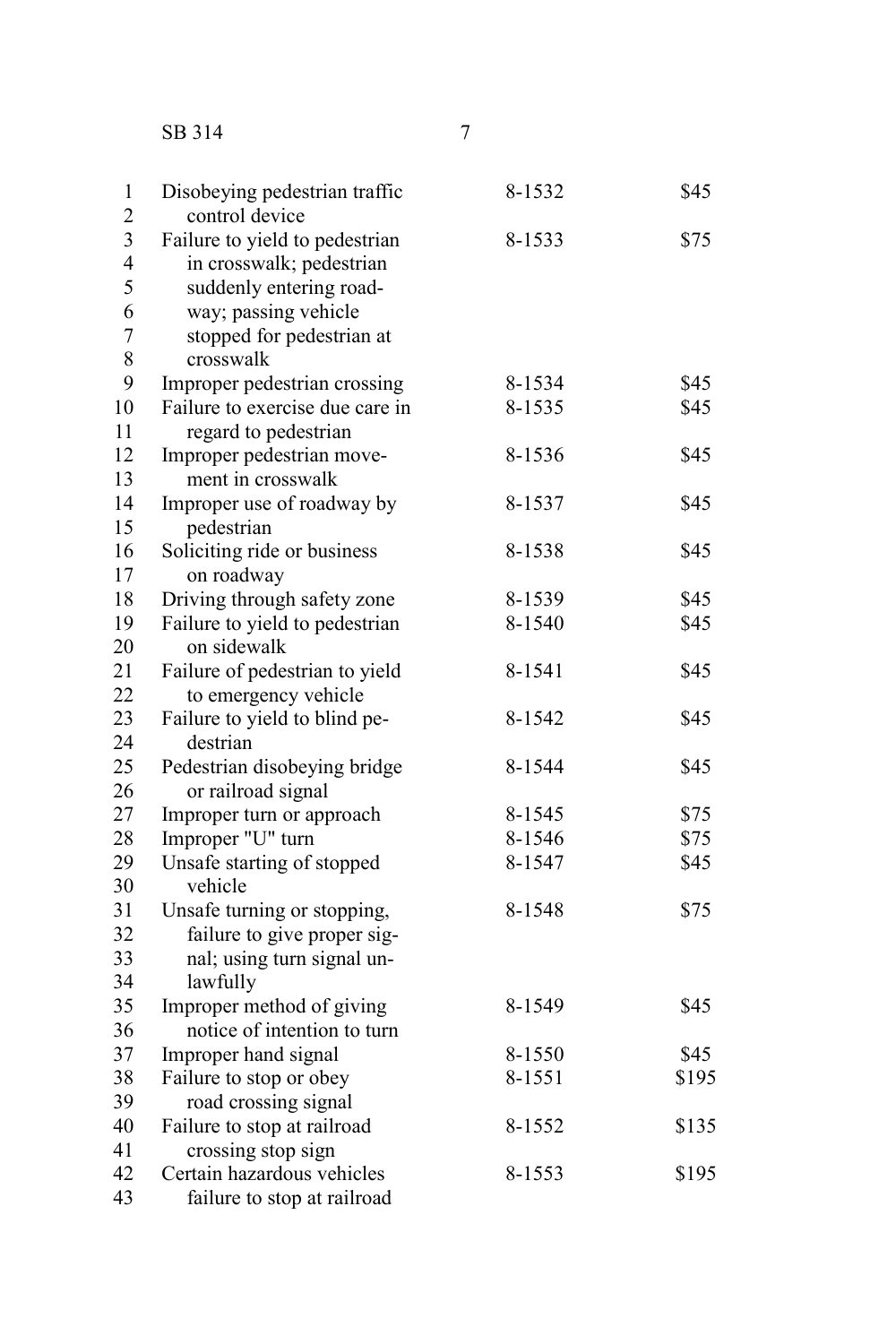| 1                       | crossing                      |         |       |
|-------------------------|-------------------------------|---------|-------|
| $\overline{c}$          | Improper moving of heavy      | 8-1554  | \$75  |
| $\overline{\mathbf{3}}$ | equipment at railroad         |         |       |
| $\overline{4}$          | crossing                      |         |       |
| 5                       | Vehicle emerging from alley,  | 8-1555  | \$75  |
| 6                       | private roadway, building     |         |       |
| $\overline{7}$          | or driveway                   |         |       |
| 8                       | Improper passing of school    | 8-1556  | \$315 |
| 9                       | bus; improper use of          |         |       |
| 10                      | school bus signals            |         |       |
| 11                      | Improper passing of church    | 8-1556a | \$195 |
| 12                      | or day-care bus; improper     |         |       |
| 13                      | use of signals                |         |       |
| 14                      | Impeding normal traffic       | 8-1561  | \$45  |
| 15                      | by slow speed                 |         |       |
| 16                      | Speeding on motor-driven      | 8-1562  | \$75  |
| 17                      | cycle                         |         |       |
| 18                      | Speeding in certain vehicles  | 8-1563  | \$45  |
| 19                      | or on posted bridge           |         |       |
| 20                      | Improper stopping, standing   | 8-1569  | \$45  |
| 21                      | or parking on roadway         |         |       |
| 22                      | Parking, standing or stopping | 8-1571  | \$45  |
| 23                      | in prohibited area            |         |       |
| 24                      | Improper parking              | 8-1572  | \$45  |
| 25                      | Unattended vehicle            | 8-1573  | \$45  |
| 26                      | Improper backing              | 8-1574  | \$45  |
| 27                      | Driving on sidewalk           | 8-1575  | \$45  |
| 28                      | Driving with view or driving  | 8-1576  | \$45  |
| 29                      | mechanism obstructed          |         |       |
| 30                      | Unsafe opening of vehicle     | 8-1577  | \$45  |
| 31                      | door                          |         |       |
| 32                      | Riding in house trailer       | 8-1578  | \$45  |
| 33                      | Unlawful riding on vehicle    | 8-1578a | \$75  |
| 34                      | Improper driving in defiles,  | 8-1579  | \$45  |
| 35                      | canyons, or on grades         |         |       |
| 36                      | Coasting                      | 8-1580  | \$45  |
| 37                      | Following fire apparatus too  | 8-1581  | \$75  |
| 38                      | closely                       |         |       |
| 39                      | Driving over fire hose        | 8-1582  | \$45  |
| 40                      | Putting glass, etc., on high- | 8-1583  | \$105 |
| 41                      | way                           |         |       |
| 42                      | Driving into intersection,    | 8-1584  | \$45  |
| 43                      | crosswalk, or crossing        |         |       |
|                         |                               |         |       |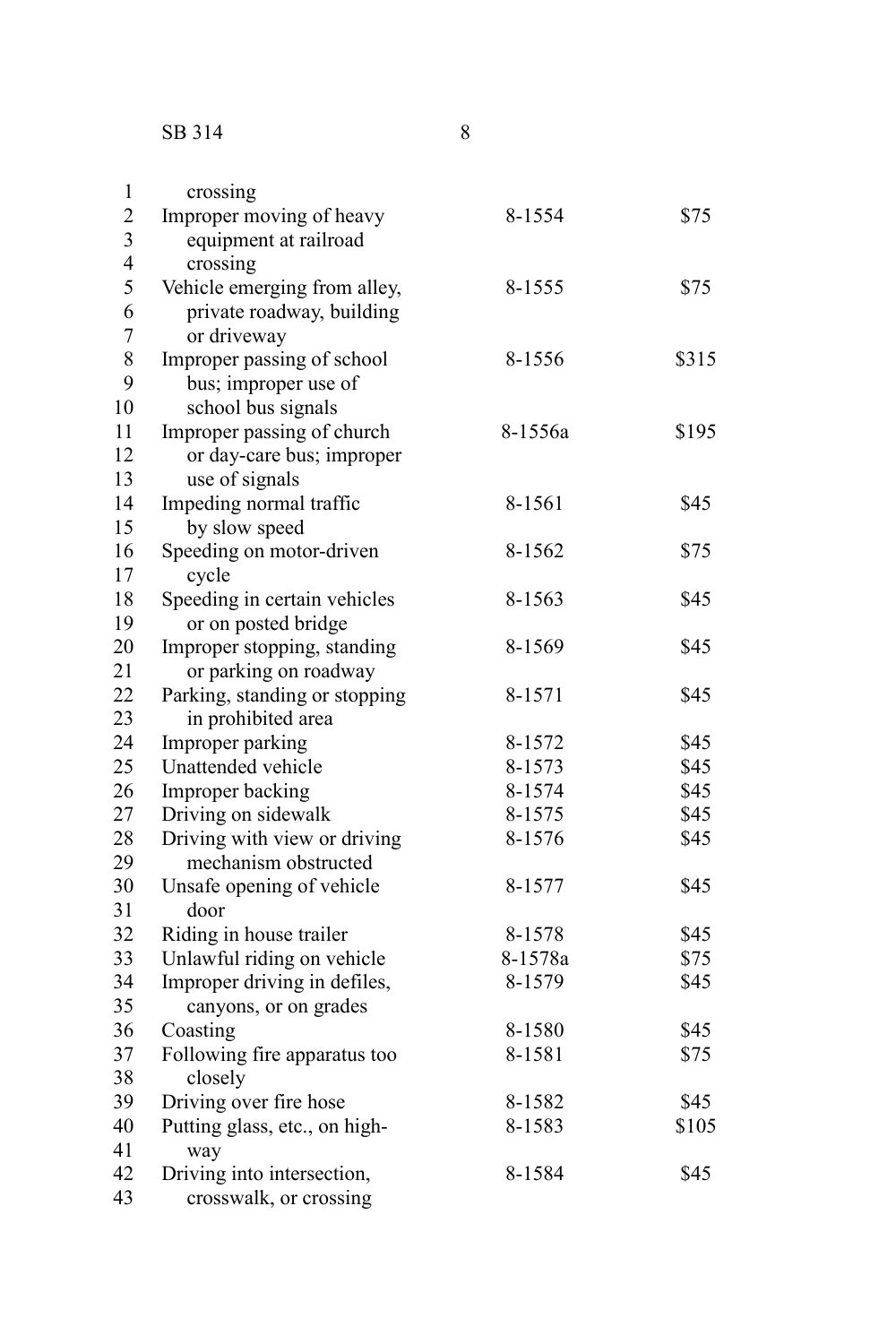| without sufficient space       |                                                                                                                                                                                                                                                                                                                                                                                                                                                                                                                                                                                                                                                                                     |                                                                                        |
|--------------------------------|-------------------------------------------------------------------------------------------------------------------------------------------------------------------------------------------------------------------------------------------------------------------------------------------------------------------------------------------------------------------------------------------------------------------------------------------------------------------------------------------------------------------------------------------------------------------------------------------------------------------------------------------------------------------------------------|----------------------------------------------------------------------------------------|
|                                |                                                                                                                                                                                                                                                                                                                                                                                                                                                                                                                                                                                                                                                                                     |                                                                                        |
|                                |                                                                                                                                                                                                                                                                                                                                                                                                                                                                                                                                                                                                                                                                                     | \$45                                                                                   |
|                                |                                                                                                                                                                                                                                                                                                                                                                                                                                                                                                                                                                                                                                                                                     |                                                                                        |
|                                |                                                                                                                                                                                                                                                                                                                                                                                                                                                                                                                                                                                                                                                                                     | \$45                                                                                   |
|                                |                                                                                                                                                                                                                                                                                                                                                                                                                                                                                                                                                                                                                                                                                     |                                                                                        |
|                                |                                                                                                                                                                                                                                                                                                                                                                                                                                                                                                                                                                                                                                                                                     | \$45                                                                                   |
|                                |                                                                                                                                                                                                                                                                                                                                                                                                                                                                                                                                                                                                                                                                                     |                                                                                        |
|                                |                                                                                                                                                                                                                                                                                                                                                                                                                                                                                                                                                                                                                                                                                     |                                                                                        |
|                                |                                                                                                                                                                                                                                                                                                                                                                                                                                                                                                                                                                                                                                                                                     | \$45                                                                                   |
|                                |                                                                                                                                                                                                                                                                                                                                                                                                                                                                                                                                                                                                                                                                                     | \$45                                                                                   |
|                                |                                                                                                                                                                                                                                                                                                                                                                                                                                                                                                                                                                                                                                                                                     |                                                                                        |
|                                |                                                                                                                                                                                                                                                                                                                                                                                                                                                                                                                                                                                                                                                                                     | \$45                                                                                   |
|                                |                                                                                                                                                                                                                                                                                                                                                                                                                                                                                                                                                                                                                                                                                     |                                                                                        |
|                                |                                                                                                                                                                                                                                                                                                                                                                                                                                                                                                                                                                                                                                                                                     | \$45                                                                                   |
|                                |                                                                                                                                                                                                                                                                                                                                                                                                                                                                                                                                                                                                                                                                                     |                                                                                        |
|                                |                                                                                                                                                                                                                                                                                                                                                                                                                                                                                                                                                                                                                                                                                     | \$45                                                                                   |
|                                |                                                                                                                                                                                                                                                                                                                                                                                                                                                                                                                                                                                                                                                                                     |                                                                                        |
|                                |                                                                                                                                                                                                                                                                                                                                                                                                                                                                                                                                                                                                                                                                                     |                                                                                        |
|                                | 8-1595                                                                                                                                                                                                                                                                                                                                                                                                                                                                                                                                                                                                                                                                              | \$75                                                                                   |
|                                |                                                                                                                                                                                                                                                                                                                                                                                                                                                                                                                                                                                                                                                                                     |                                                                                        |
|                                |                                                                                                                                                                                                                                                                                                                                                                                                                                                                                                                                                                                                                                                                                     | \$45                                                                                   |
|                                |                                                                                                                                                                                                                                                                                                                                                                                                                                                                                                                                                                                                                                                                                     |                                                                                        |
|                                | 8-1597                                                                                                                                                                                                                                                                                                                                                                                                                                                                                                                                                                                                                                                                              | \$75                                                                                   |
| bars or passenger              |                                                                                                                                                                                                                                                                                                                                                                                                                                                                                                                                                                                                                                                                                     |                                                                                        |
| equipment                      |                                                                                                                                                                                                                                                                                                                                                                                                                                                                                                                                                                                                                                                                                     |                                                                                        |
|                                | 8-1598                                                                                                                                                                                                                                                                                                                                                                                                                                                                                                                                                                                                                                                                              | \$45                                                                                   |
|                                |                                                                                                                                                                                                                                                                                                                                                                                                                                                                                                                                                                                                                                                                                     |                                                                                        |
| Unlawful operation of all-ter- | 8-15,100                                                                                                                                                                                                                                                                                                                                                                                                                                                                                                                                                                                                                                                                            | \$75                                                                                   |
| rain vehicle                   |                                                                                                                                                                                                                                                                                                                                                                                                                                                                                                                                                                                                                                                                                     |                                                                                        |
| Unlawful operation of          | 8-15,101                                                                                                                                                                                                                                                                                                                                                                                                                                                                                                                                                                                                                                                                            | \$75                                                                                   |
| low-speed vehicle              |                                                                                                                                                                                                                                                                                                                                                                                                                                                                                                                                                                                                                                                                                     |                                                                                        |
| Littering                      | 8-15,102                                                                                                                                                                                                                                                                                                                                                                                                                                                                                                                                                                                                                                                                            | \$115                                                                                  |
|                                | 8-15,103                                                                                                                                                                                                                                                                                                                                                                                                                                                                                                                                                                                                                                                                            | \$75                                                                                   |
| guard                          |                                                                                                                                                                                                                                                                                                                                                                                                                                                                                                                                                                                                                                                                                     |                                                                                        |
| Unlawful operation of micro    | 8-15,106                                                                                                                                                                                                                                                                                                                                                                                                                                                                                                                                                                                                                                                                            | \$75                                                                                   |
| utility truck                  |                                                                                                                                                                                                                                                                                                                                                                                                                                                                                                                                                                                                                                                                                     |                                                                                        |
| Failure to remove vehicles in  | 8-15,107                                                                                                                                                                                                                                                                                                                                                                                                                                                                                                                                                                                                                                                                            | \$75                                                                                   |
| accidents                      |                                                                                                                                                                                                                                                                                                                                                                                                                                                                                                                                                                                                                                                                                     |                                                                                        |
| Unlawful operation of golf     | 8-15,108                                                                                                                                                                                                                                                                                                                                                                                                                                                                                                                                                                                                                                                                            | \$75                                                                                   |
| cart                           |                                                                                                                                                                                                                                                                                                                                                                                                                                                                                                                                                                                                                                                                                     |                                                                                        |
| Unlawful operation of work-    | 8-15,109                                                                                                                                                                                                                                                                                                                                                                                                                                                                                                                                                                                                                                                                            | \$75                                                                                   |
| site utility vehicle           |                                                                                                                                                                                                                                                                                                                                                                                                                                                                                                                                                                                                                                                                                     |                                                                                        |
|                                | on other side<br>Improper operation of snow-<br>mobile on highway<br>Parental responsibility of<br>child riding bicycle<br>Not riding on bicycle seat;<br>too many persons on<br>bicycle<br>Clinging to other vehicle<br>Improper riding of bicycle on<br>roadway<br>Carrying articles on bicycle;<br>one hand on handlebars<br>Improper bicycle lamps,<br>brakes or reflectors<br>Improper operation of mo-<br>torcycle; seats; passen-<br>gers, bundles<br>Improper operation of motor<br>cycle on laned roadway<br>Motorcycle clinging to other<br>vehicle<br>Improper motorcycle handle-<br>Motorcycle helmet and eye-<br>protection requirements<br>Disobeying school crossing | 8-1585<br>8-1586<br>8-1588<br>8-1589<br>8-1590<br>8-1591<br>8-1592<br>8-1594<br>8-1596 |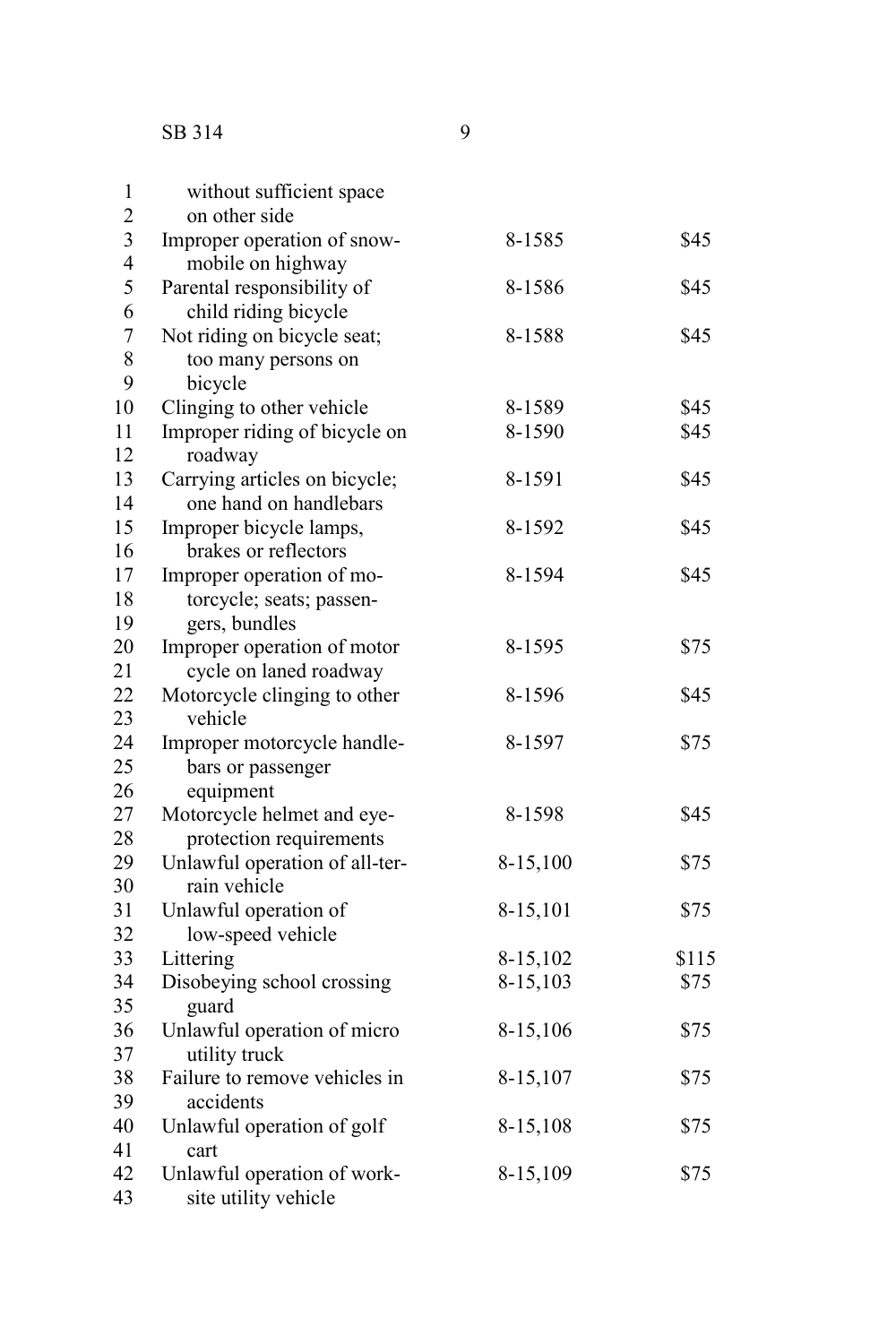## SB 314 10

| $\mathbf{1}$            | Unlawful display of license                       | 8-15,110      | \$60  |
|-------------------------|---------------------------------------------------|---------------|-------|
| $\overline{c}$          | plate                                             |               |       |
| $\overline{\mathbf{3}}$ | Unlawful text messaging                           | 8-15,111      | \$60  |
| $\overline{4}$<br>5     | Unlawful passing of a waste<br>collection vehicle | 8-15,112      | \$45  |
| 6                       | Unlawful operation of                             | $8 - 15, 113$ | \$45  |
| $\overline{7}$          | electric-assisted scooter                         |               |       |
| 8                       | Unlawful passing of a utility or                  | section 5     | \$105 |
| 9                       | telecommunications vehicle                        |               |       |
| 10                      | Equipment offenses that are                       | 8-1701        | \$75  |
| 11                      | not misdemeanors                                  |               |       |
| 12                      | Driving without lights when                       | 8-1703        | \$45  |
| 13                      | needed                                            |               |       |
| 14                      | Defective headlamps                               | 8-1705        | \$45  |
| 15                      | Defective tail lamps                              | 8-1706        | \$45  |
| 16                      | Defective reflector                               | 8-1707        | \$45  |
| 17                      | Improper stop lamp or turn                        | 8-1708        | \$45  |
| 18                      | signal                                            |               |       |
| 19                      | Improper lighting equipment                       | 8-1710        | \$45  |
| 20                      | on certain vehicles                               |               |       |
| 21                      | Improper lamp color on cer-                       | 8-1711        | \$45  |
| $\overline{22}$         | tain vehicles                                     |               |       |
| 23                      | Improper mounting of re-                          | 8-1712        | \$45  |
| 24                      | flectors and lamps on cer-                        |               |       |
| 25                      | tain vehicles                                     |               |       |
| 26                      | Improper visibility of reflec-                    | 8-1713        | \$45  |
| 27                      | tors and lamps on certain                         |               |       |
| 28                      | vehicles                                          |               |       |
| 29                      | No lamp or flag on projecting                     | 8-1715        | \$75  |
| 30                      | load                                              |               |       |
| 31                      | Improper lamps on parked                          | 8-1716        | \$45  |
| 32                      | vehicle                                           |               |       |
| 33                      | Improper lights, lamps, re-                       | 8-1717        | \$45  |
| 34                      | flectors and emblems on                           |               |       |
| 35                      | farm tractors or slow-                            |               |       |
| 36                      | moving vehicles                                   |               |       |
| 37                      | Improper lamps and equip-                         | 8-1718        | \$45  |
| 38                      | ment on implements of                             |               |       |
| 39                      | husbandry, road machin-                           |               |       |
| 40                      | ery or animal-drawn ve-                           |               |       |
| 41                      | hicles                                            |               |       |
| 42                      | Unlawful use of spot, fog, or                     | 8-1719        | \$45  |
| 43                      | auxiliary lamp                                    |               |       |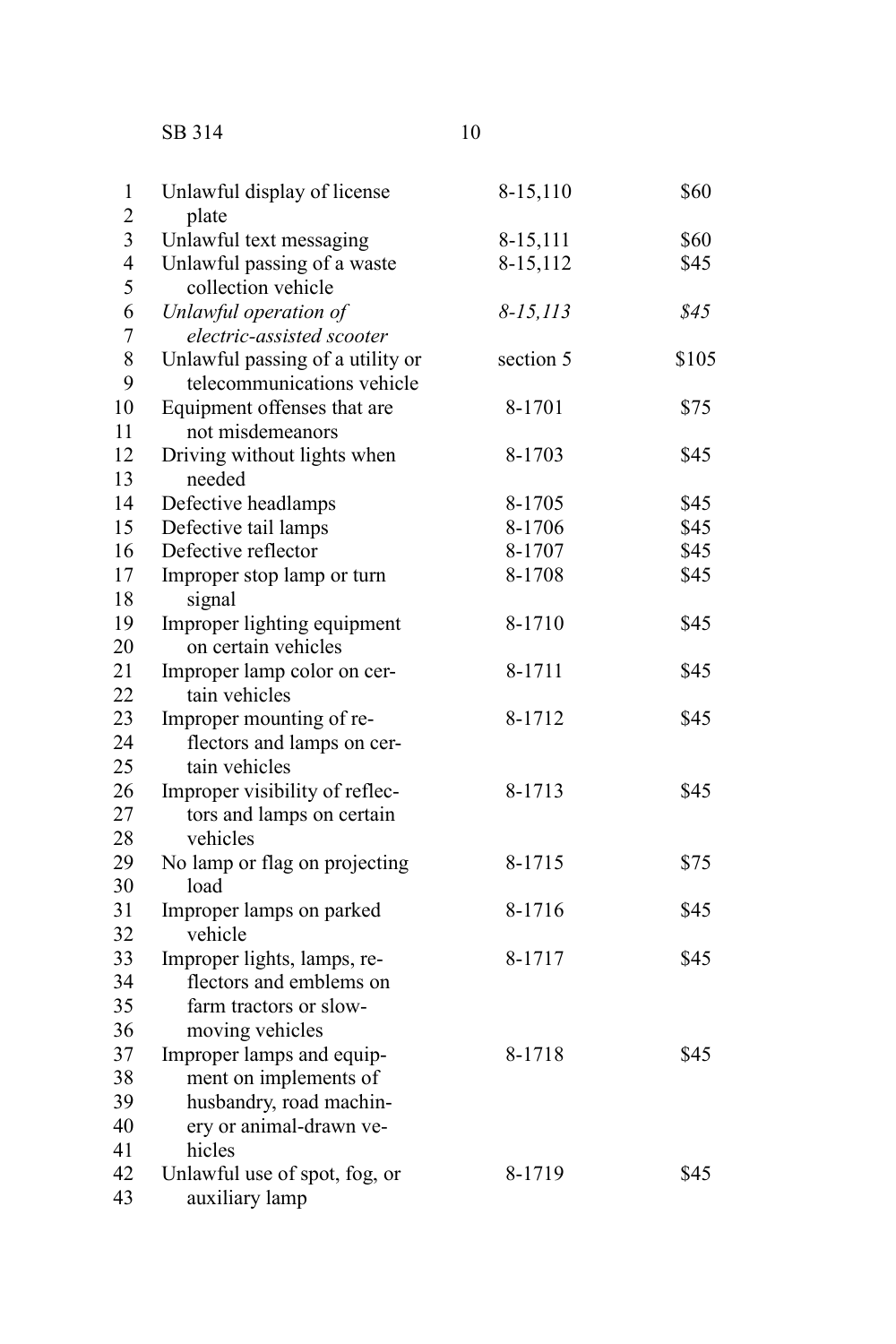SB 314 11

| 1              | Improper lamps or lights on   | 8-1720  | \$45 |
|----------------|-------------------------------|---------|------|
| $\overline{c}$ | emergency vehicle             |         |      |
| 3              | Improper stop or turn signal  | 8-1721  | \$45 |
| 4              | Improper vehicular hazard     | 8-1722  | \$45 |
| 5              | warning lamp                  |         |      |
| 6              | Unauthorized additional       | 8-1723  | \$45 |
| 7              | lighting equipment            |         |      |
| 8              | Improper multiple-beam lights | 8-1724  | \$45 |
| 9              | Failure to dim headlights     | 8-1725  | \$75 |
| 10             | Improper single-beam head-    | 8-1726  | \$45 |
| 11             | lights                        |         |      |
| 12             | Improper speed with alter-    | 8-1727  | \$45 |
| 13             | nate lighting                 |         |      |
| 14             | Improper number of driving    | 8-1728  | \$45 |
| 15             | lamps                         |         |      |
| 16             | Unauthorized lights and sig-  | 8-1729  | \$45 |
| 17             | nals                          |         |      |
| 18             | Improper school bus lighting  | 8-1730  | \$45 |
| 19             | equipment and warning         |         |      |
| 20             | devices                       |         |      |
| 21             | Unauthorized lights and de-   | 8-1730a | \$45 |
| 22             | vices on church or day-       |         |      |
| 23             | care bus                      |         |      |
| 24             | Improper lights on highway    | 8-1731  | \$45 |
| 25             | construction or maintenance   |         |      |
| 26             | vehicles                      |         |      |
| 27             | Defective brakes              | 8-1734  | \$45 |
| 28             | Defective or improper use of  | 8-1738  | \$45 |
| 29             | horn or warning device        |         |      |
| 30             | Defective muffler             | 8-1739  | \$45 |
| 31             | Defective mirror              | 8-1740  | \$45 |
| 32             | Defective wipers; obstructed  | 8-1741  | \$45 |
| 33             | windshield or windows         |         |      |
| 34             | Improper tires                | 8-1742  | \$45 |
| 35             | Improper flares or warning    | 8-1744  | \$45 |
| 36             | devices                       |         |      |
| 37             | Improper use of vehicular     | 8-1745  | \$45 |
| 38             | hazard warning lamps          |         |      |
| 39             | and devices                   |         |      |
| 40             | Improper air-conditioning     | 8-1747  | \$45 |
| 41             | equipment                     |         |      |
| 42             | Improper safety belt or       | 8-1749  | \$45 |
| 43             | shoulder harness              |         |      |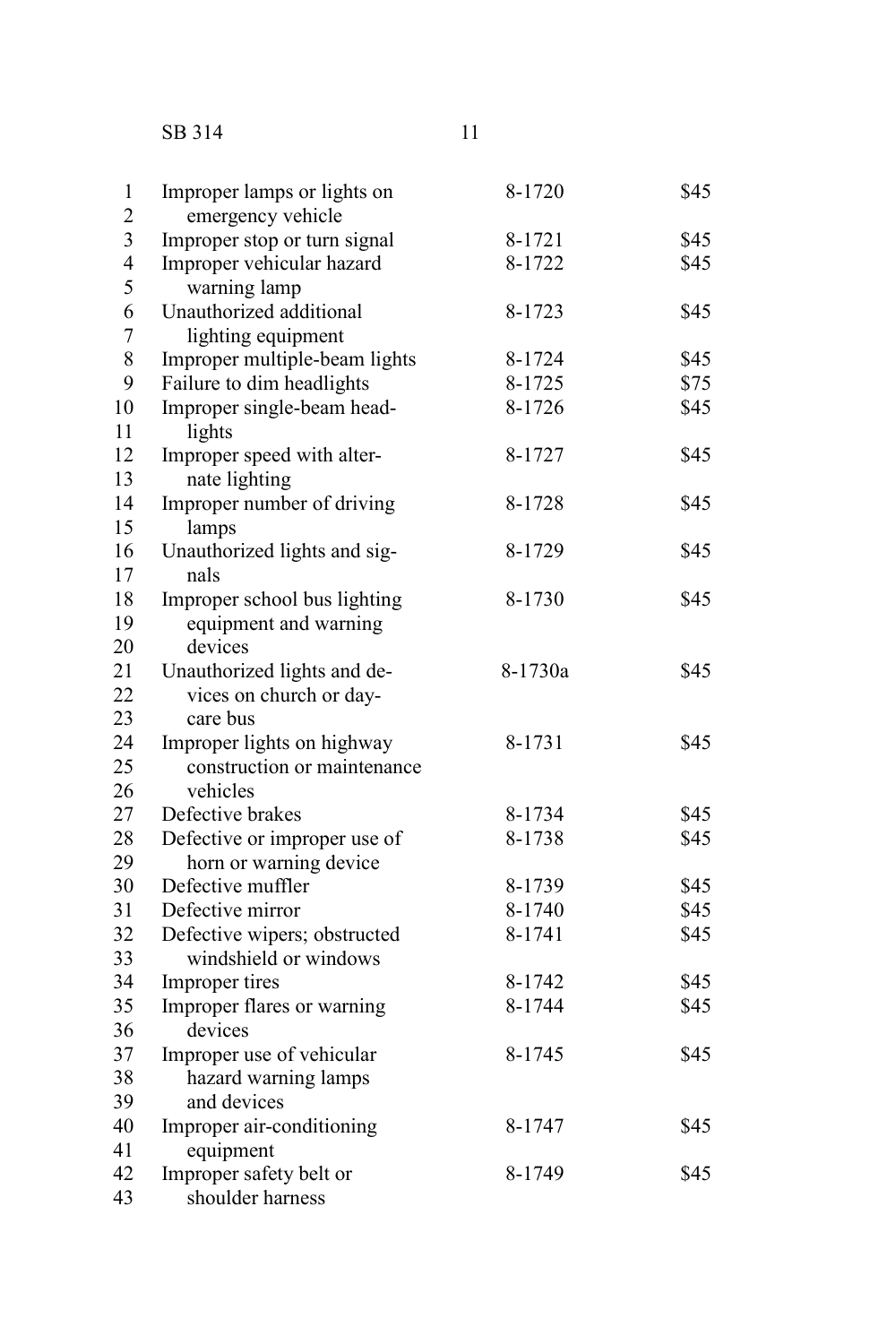## SB 314 12

| $\overline{\mathbf{c}}$ | tires                                                 |          |                        |
|-------------------------|-------------------------------------------------------|----------|------------------------|
| $\overline{\mathbf{3}}$ |                                                       | 8-1761   | \$75                   |
| $\overline{4}$          | Improper compression re-<br>lease engine braking sys- |          |                        |
| 5                       |                                                       |          |                        |
|                         | tem                                                   |          |                        |
| 6                       | Defective motorcycle head-                            | 8-1801   | \$45                   |
| $\overline{7}$          | lamp                                                  |          |                        |
| 8                       | Defective motorcycle tail                             | 8-1802   | \$45                   |
| 9                       | lamp                                                  |          |                        |
| 10                      | Defective motorcycle reflec-                          | 8-1803   | \$45                   |
| 11                      | tor                                                   |          |                        |
| 12                      | Defective motorcycle stop                             | 8-1804   | \$45                   |
| 13                      | lamps and turn signals                                |          |                        |
| 14                      | Defective multiple-beam                               | 8-1805   | \$45                   |
| 15                      | lighting                                              |          |                        |
| 16                      | Improper road-lighting equip-                         | 8-1806   | \$45                   |
| 17                      | ment on motor-driven cy-                              |          |                        |
| 18                      | cles                                                  |          |                        |
| 19                      | Defective motorcycle or mo-                           | 8-1807   | \$45                   |
| 20                      | tor-driven cycle brakes                               |          |                        |
| 21                      | Improper performance abil-                            | 8-1808   | \$45                   |
| 22                      | ity of brakes                                         |          |                        |
| 23                      | Operating motorcycle with                             | 8-1809   | \$45                   |
| 24                      | disapproved braking sys-                              |          |                        |
| 25                      | tem                                                   |          |                        |
| 26                      | Defective horn, muffler, mir-                         | 8-1810   | \$45                   |
| 27                      | rors or tires                                         |          |                        |
| 28                      | Unlawful statehouse parking                           | 75-4510a | \$30                   |
| 29                      | Exceeding gross weight of                             | 8-1909   | Pounds Overweight      |
| 30                      | vehicle or combination                                |          | up to 1000\$40         |
| 31                      |                                                       |          | 1001 to 20003¢         |
| 32                      |                                                       |          | per pound              |
| 33                      |                                                       |          | 2001 to 50005¢         |
| 34                      |                                                       |          | per pound              |
| 35                      |                                                       |          | 5001 to 75007¢         |
| 36                      |                                                       |          | per pound              |
| 37                      |                                                       |          | 7501 and over10 $\phi$ |
| 38                      |                                                       |          | per pound              |
| 39                      | Exceeding gross weight on                             | 8-1908   | Pounds Overweight      |
| 40                      | any axle or tandem,                                   |          | up to 1000\$40         |
| 41                      | triple or quad axles                                  |          | 1001 to 20003¢         |
| 42                      |                                                       |          | per pound              |
| 43                      |                                                       |          | 2001 to 50005¢         |
|                         |                                                       |          |                        |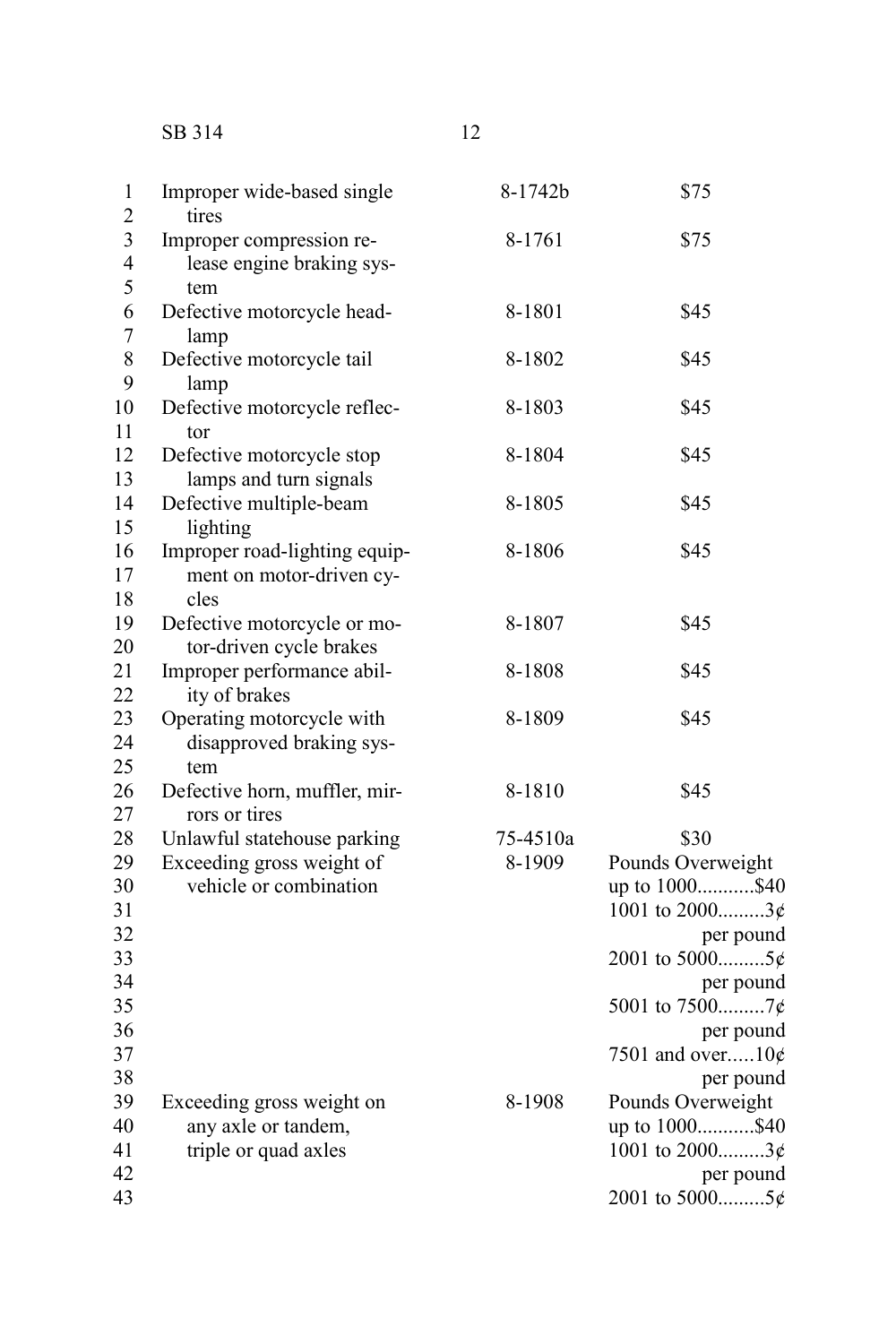| 2<br>3<br>4<br>5 |                               |            | per pound<br>per pound<br>7501 and over10 $\phi$<br>per pound |
|------------------|-------------------------------|------------|---------------------------------------------------------------|
| 6                | Failure to obtain proper re-  | 66-1324    | \$287                                                         |
| 7                | gistration, clearance or      |            |                                                               |
| 8                | to have current cer-          |            |                                                               |
| 9                | tification                    |            |                                                               |
| 10               | Insufficient liability insur- | 66-1,128   | \$137                                                         |
| 11               | ance for motor carriers       | or 66-1314 |                                                               |
| 12               | Failure to obtain interstate  | 79-34,122  | \$137                                                         |
| 13               | motor fuel tax author-        |            |                                                               |
| 14               | ization                       |            |                                                               |
| 15               | No authority as private or    | 66-1,111   | \$137                                                         |
| 16               | common carrier                |            |                                                               |
| 17               | Violation of motor carrier    | 66-1,129   | \$115                                                         |
| 18               | safety rules and regula-      |            |                                                               |
| 19               | tions, except for viola-      |            |                                                               |
| 20               | tions specified in K.S.A.     |            |                                                               |

66-1,130(b)(2), and 21

amendments thereto 22

(d) Traffic offenses classified as traffic infractions by this section shall be classified as ordinance traffic infractions by those cities adopting ordinances prohibiting the same offenses. A schedule of fines for all ordinance traffic infractions shall be established by the municipal judge in the manner prescribed by K.S.A. 12-4305, and amendments thereto. Such fines may vary from those contained in the uniform fine schedule contained in subsection (c). 23 24 25 26 27 28 29

(e) Fines listed in the uniform fine schedule contained in subsection (c) shall be doubled if a person is convicted of a traffic infraction, which is defined as a moving violation in accordance with rules and regulations adopted pursuant to K.S.A. 8-249, and amendments thereto, committed within any road construction zone as defined in K.S.A. 8-1458a, and amendments thereto. 30 31 32 33 34 35

(f) For a second violation of K.S.A. 8-1908 or 8-1909, and amendments thereto, within two years after a prior conviction of K.S.A. 8- 1908 or 8-1909, and amendments thereto, such person, upon conviction shall be fined  $1\frac{1}{2}$  times the applicable amount from one, but not both, of the schedules listed in the uniform fine schedule contained in subsection (c). For a third violation of K.S.A. 8-1908 or 8-1909, and amendments thereto, within two years, after two prior convictions of K.S.A. 8-1908 or 8-1909, and amendments thereto, such person, upon conviction shall be 36 37 38 39 40 41 42 43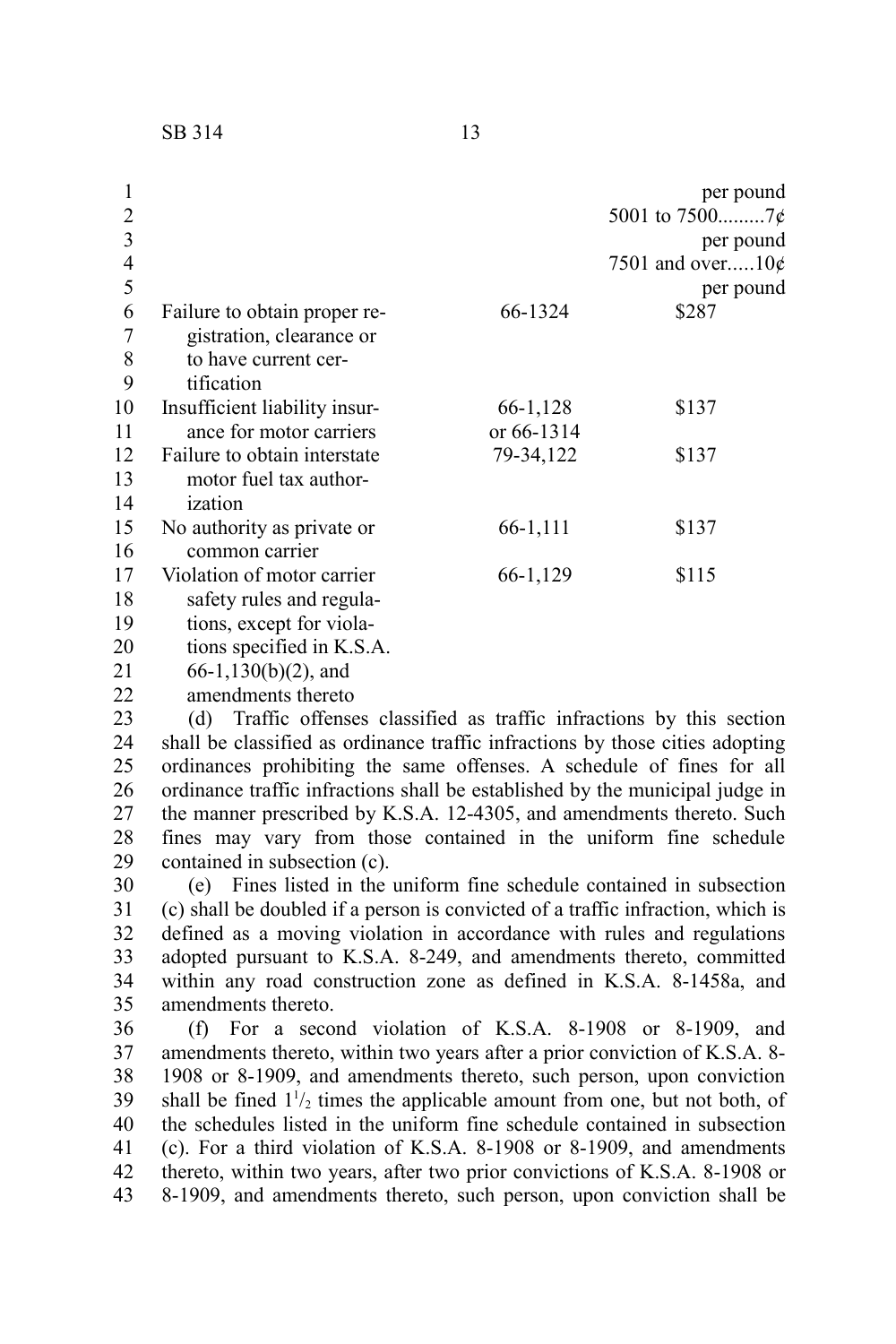29

fined two times the applicable amount from one, but not both, of the schedules listed in the uniform fine schedule contained in subsection (c). For a fourth and each succeeding violation of K.S.A. 8-1908 or 8-1909, and amendments thereto, within two years after three prior convictions of K.S.A. 8-1908 or 8-1909, and amendments thereto, such person, upon conviction shall be fined  $2^{1/2}$  times the applicable amount from one, but not both, of the schedules listed in the uniform fine schedule contained in subsection (c). 1 2 3 4 5 6 7 8

(g) Fines listed in the uniform fine schedule contained in subsection (c) relating to exceeding the maximum speed limit, shall be doubled if a person is convicted of exceeding the maximum speed limit in a school zone authorized under K.S.A. 8-1560(a)(4), and amendments thereto. 9 10 11 12

(h) For a second violation of K.S.A. 8-1556, and amendments thereto, within five years after a prior conviction of K.S.A. 8-1556, and amendments thereto, such person, upon conviction, shall be fined \$750 for the second violation. For a third and each succeeding violation of K.S.A. 8-1556, and amendments thereto, within five years after two prior convictions of K.S.A. 8-1556, and amendments thereto, such person, upon conviction, shall be fined \$1,000 for the third and each succeeding violation. 13 14 15 16 17 18 19 20

Sec. 3. K.S.A. 2020 Supp. 45-229, as amended by section 12 of 2021 House Bill No. 2390, is hereby amended to read as follows: 45-229. (a) It is the intent of the legislature that exceptions to disclosure under the open records act shall be created or maintained only if: 21 22 23 24

(1) The public record is of a sensitive or personal nature concerning individuals; 25 26

(2) the public record is necessary for the effective and efficient administration of a governmental program; or 27 28

(3) the public record affects confidential information.

The maintenance or creation of an exception to disclosure must be compelled as measured by these criteria. Further, the legislature finds that the public has a right to have access to public records unless the criteria in this section for restricting such access to a public record are met and the criteria are considered during legislative review in connection with the particular exception to disclosure to be significant enough to override the strong public policy of open government. To strengthen the policy of open government, the legislature shall consider the criteria in this section before enacting an exception to disclosure. 30 31 32 33 34 35 36 37 38

(b) Subject to the provisions of subsections (g) and (h), any new exception to disclosure or substantial amendment of an existing exception shall expire on July 1 of the fifth year after enactment of the new exception or substantial amendment, unless the legislature acts to continue the exception. A law that enacts a new exception or substantially amends 39 40 41 42 43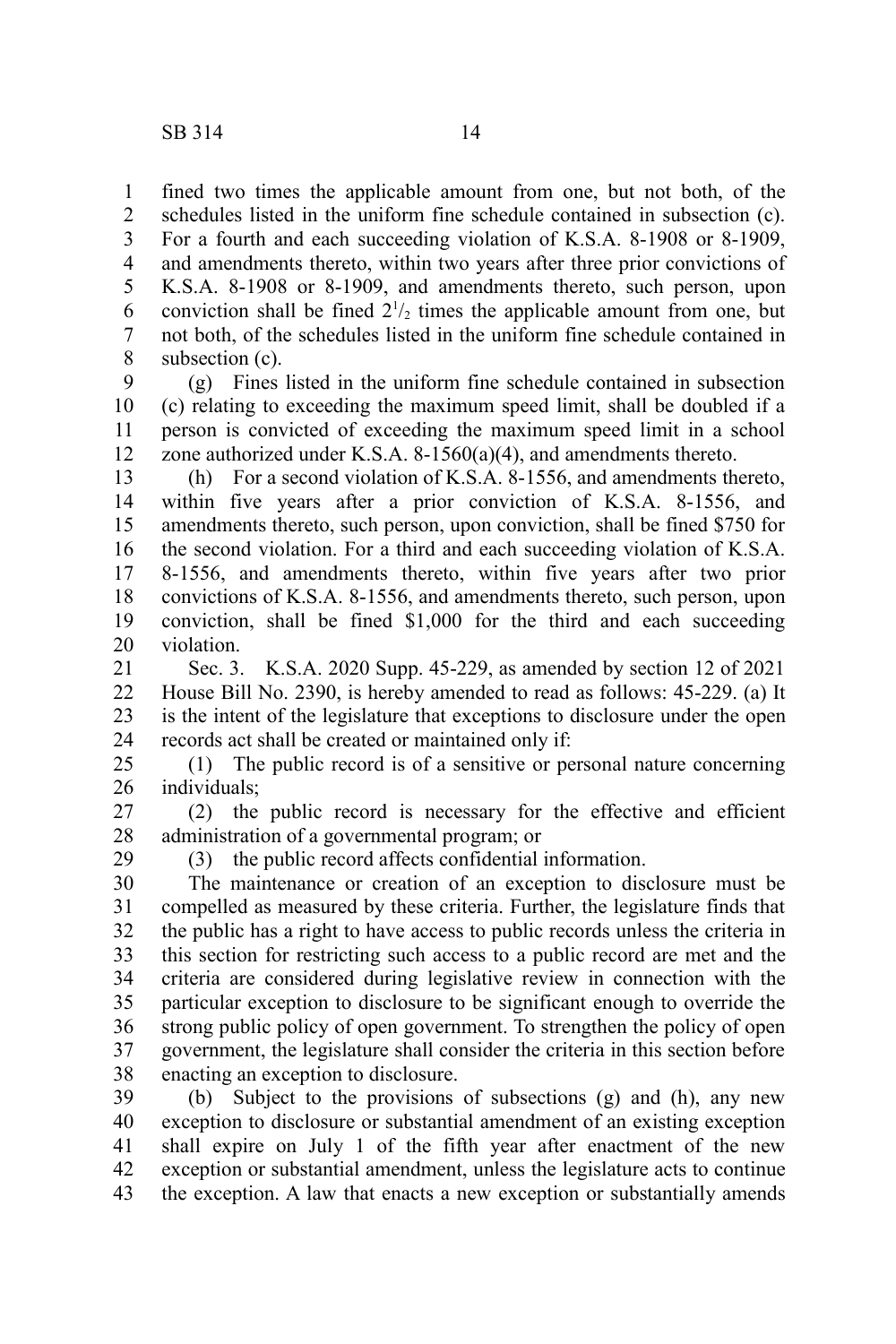an existing exception shall state that the exception expires at the end of five years and that the exception shall be reviewed by the legislature before the scheduled date. 1 2 3

(c) For purposes of this section, an exception is substantially amended if the amendment expands the scope of the exception to include more records or information. An exception is not substantially amended if the amendment narrows the scope of the exception. 4 5 6 7

(d) This section is not intended to repeal an exception that has been amended following legislative review before the scheduled repeal of the exception if the exception is not substantially amended as a result of the review. 8 9 10 11

(e) In the year before the expiration of an exception, the revisor of statutes shall certify to the president of the senate and the speaker of the house of representatives, by July 15, the language and statutory citation of each exception that will expire in the following year that meets the criteria of an exception as defined in this section. Any exception that is not identified and certified to the president of the senate and the speaker of the house of representatives is not subject to legislative review and shall not expire. If the revisor of statutes fails to certify an exception that the revisor subsequently determines should have been certified, the revisor shall include the exception in the following year's certification after that determination. 12 13 14 15 16 17 18 19 20 21  $22$ 

(f) "Exception" means any provision of law that creates an exception to disclosure or limits disclosure under the open records act pursuant to K.S.A. 45-221, and amendments thereto, or pursuant to any other provision of law. 23 24 25 26

(g) A provision of law that creates or amends an exception to disclosure under the open records law shall not be subject to review and expiration under this act if such provision: 27 28 29

(1) Is required by federal law;

30 31

38

41

(2) applies solely to the legislature or to the state court system;

(3) has been reviewed and continued in existence twice by the legislature; or 32 33

(4) has been reviewed and continued in existence by the legislature during the 2013 legislative session and thereafter. 34 35

(h) (1) The legislature shall review the exception before its scheduled expiration and consider as part of the review process the following: 36 37

(A) What specific records are affected by the exception;

(B) whom does the exception uniquely affect, as opposed to the general public; 39 40

(C) what is the identifiable public purpose or goal of the exception;

(D) whether the information contained in the records may be obtained readily by alternative means and how it may be obtained; 42 43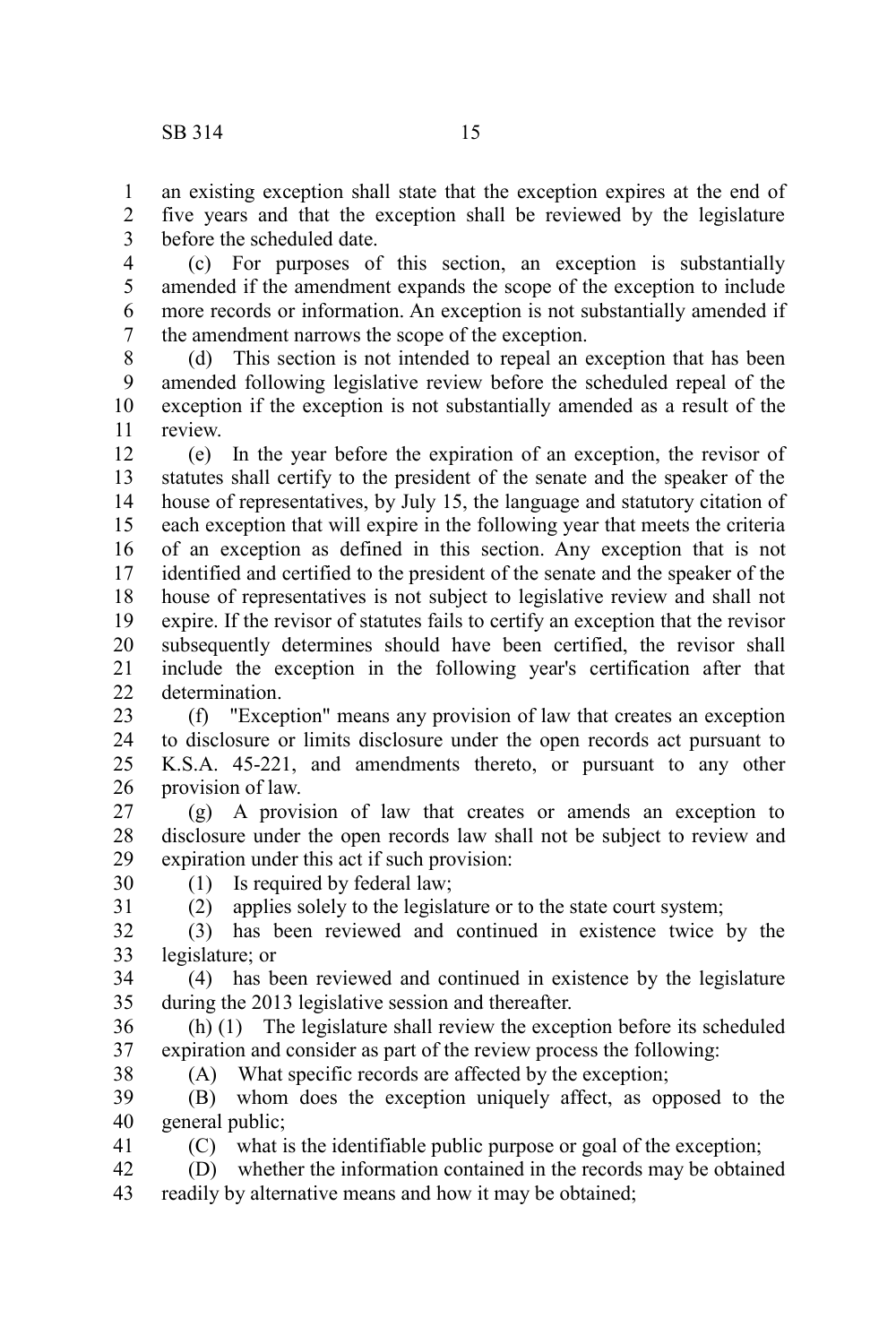(2) an exception may be created or maintained only if it serves an identifiable public purpose and may be no broader than is necessary to meet the public purpose it serves. An identifiable public purpose is served if the legislature finds that the purpose is sufficiently compelling to override the strong public policy of open government and cannot be

accomplished without the exception and if the exception: (A) Allows the effective and efficient administration of a governmental program that would be significantly impaired without the exception; 6 7 8 9

(B) protects information of a sensitive personal nature concerning individuals, the release of such information would be defamatory to such individuals or cause unwarranted damage to the good name or reputation of such individuals or would jeopardize the safety of such individuals. Only information that would identify the individuals may be excepted under this paragraph; or 10 11 12 13 14 15

(C) protects information of a confidential nature concerning entities, including, but not limited to, a formula, pattern, device, combination of devices, or compilation of information that is used to protect or further a business advantage over those who do not know or use it, if the disclosure of such information would injure the affected entity in the marketplace. 16 17 18 19 20

(3) Records made before the date of the expiration of an exception shall be subject to disclosure as otherwise provided by law. In deciding whether the records shall be made public, the legislature shall consider whether the damage or loss to persons or entities uniquely affected by the exception of the type specified in paragraph  $(2)(B)$  or  $(2)(C)$  would occur if the records were made public. 21 22 23 24 25 26

(i) (1) Exceptions contained in the following statutes as continued in existence in section 2 of chapter 126 of the 2005 Session Laws of Kansas and that have been reviewed and continued in existence twice by the legislature as provided in subsection (g) are hereby continued in existence: 1-401, 2-1202, 5-512, 9-1137, 9-1712, 9-2217, 10-630, 11-306, 12-189, 12-1,108, 12-1694, 12-1698, 12-2819, 12-4516, 16-715, 16a-2-304, 17- 1312e, 17-2227, 17-5832, 17-7511, 17-7514, 17-76,139, 19-4321, 21- 2511, 22-3711, 22-4707, 22-4909, 22a-243, 22a-244, 23-605, 23-9,312, 25-4161, 25-4165, 31-405, 34-251, 38-2212, 39-709b, 39-719e, 39-934, 39-1434, 39-1704, 40-222, 40-2,156, 40-2c20, 40-2c21, 40-2d20, 40-2d21, 40-409, 40-956, 40-1128, 40-2807, 40-3012, 40-3304, 40-3308, 40-3403b, 40-3421, 40-3613, 40-3805, 40-4205, 44-510j, 44-550b, 44-594, 44-635, 44-714, 44-817, 44-1005, 44-1019, 45-221(a)(1) through (43), 46-256, 46- 259, 46-2201, 47-839, 47-844, 47-849, 47-1709, 48-1614, 49-406, 49-427, 55-1,102, 58-4114, 59-2135, 59-2802, 59-2979, 59-29b79, 60-3333, 60- 3336, 65-102b, 65-118, 65-119, 65-153f, 65-170g, 65-177, 65-1,106, 65- 1,113, 65-1,116, 65-1,157a, 65-1,163, 65-1,165, 65-1,168, 65-1,169, 65- 27 28 29 30 31 32 33 34 35 36 37 38 39 40 41 42 43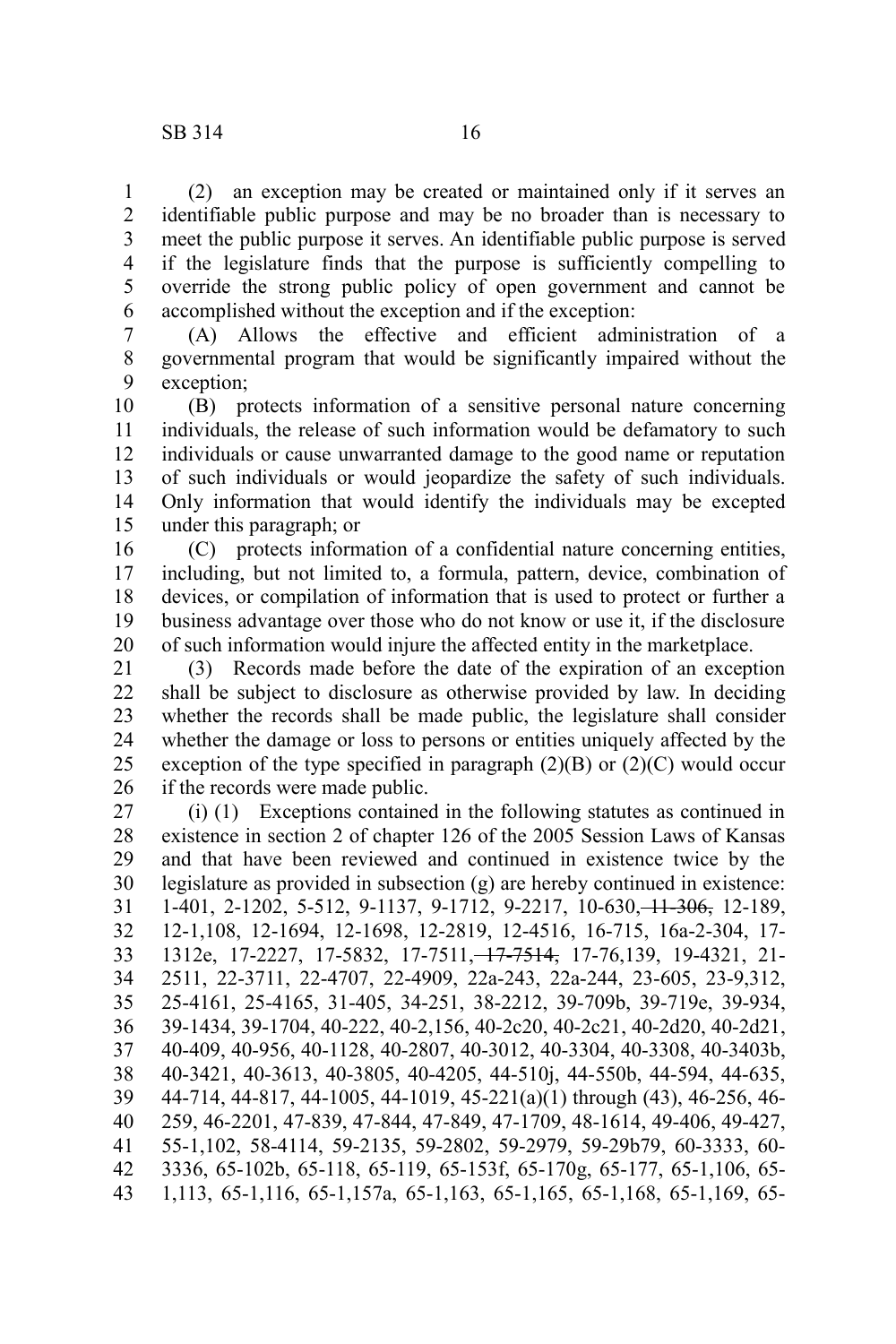1,171, 65-1,172, 65-436, 65-445, 65-507, 65-525, 65-531, 65-657, 65- 1135, 65-1467, 65-1627, 65-1831, 65-2422d, 65-2438, 65-2836, 65-2839a, 65-2898a, 65-3015, 65-3447, 65-34,108, 65-34,126, 65-4019, 65-4922, 65-4925, 65-5602, 65-5603, 65-6002, 65-6003, 65-6004, 65-6010, 65- 67a05, 65-6803, 65-6804, 66-101c, 66-117, 66-151, 66-1,190, 66-1,203, 66-1220a, 66-2010, 72-2232, 72-3438, 72-6116, 72-6267, 72-9934, 73- 1228, 74-2424, 74-2433f, 74-32,419, 74-4905, 74-4909, 74-50,131, 74- 5515, 74-7308, 74-7338, 74-8104, 74-8307, 74-8705, 74-8804, 74-9805, 75-104, 75-712, 75-7b15, 75-1267, 75-2943, 75-4332, 75-4362, 75-5133, 75-5266, 75-5665, 75-5666, 75-7310, 76-355, 76-359, 76-493, 76-12b11, 76-12c03, 76-3305, 79-1119, 79-1437f, 79-3234, 79-3395, 79-3420, 79- 3499, 79-34,113, 79-3614, 79-3657, 79-4301 and 79-5206. 1 2 3 4 5 6 7 8 9 10 11 12

(2) Exceptions contained in the following statutes as certified by the revisor of statutes to the president of the senate and the speaker of the house of representatives pursuant to subsection (e) and that have been reviewed during the 2015 legislative session and continued in existence by the legislature as provided in subsection (g) are hereby continued in existence: 17-2036, 40-5301, 45-221(a)(45), (46) and (49), 48-16a10, 58- 4616, 60-3351, 72-3415, 74-50,217 and 75-53,105. 13 14 15 16 17 18 19

(j) (1) Exceptions contained in the following statutes as continued in existence in section 1 of chapter 87 of the 2006 Session Laws of Kansas and that have been reviewed and continued in existence twice by the legislature as provided in subsection (g) are hereby continued in existence: 1-501, 9-1303, 12-4516a, 39-970, 65-525, 65-5117, 65-6016, 65-6017 and 74-7508. 20 21 22 23 24 25

(2) Exceptions contained in the following statutes as certified by the revisor of statutes to the president of the senate and the speaker of the house of representatives pursuant to subsection (e) during 2015 and that have been reviewed during the 2016 legislative session are hereby continued in existence: 12-5611, 22-4906, 22-4909, 38-2310, 38-2311, 38- 2326, 40-955, 44-1132, 45-221(a)(10)(F) and (a)(50), 60-3333, 65-4a05, 65-445(g), 65-6154, 71-218, 75-457, 75-712c, 75-723 and 75-7c06. 26 27 28 29 30 31 32

(k) Exceptions contained in the following statutes as certified by the revisor of statutes to the president of the senate and the speaker of the house of representatives pursuant to subsection (e) and that have been reviewed during the 2014 legislative session and continued in existence by the legislature as provided in subsection (g) are hereby continued in existence: 1-205, 2-2204, 8-240, 8-247, 8-255c, 8-1324, 8-1325, 12- 17,150, 12-2001, 17-12a607, 38-1008, 38-2209, 40-5006, 40-5108, 41- 2905, 41-2906, 44-706, 44-1518, 45-221(a)(44), (45), (46), (47) and (48), 50-6a11, 56-1a610, 56a-1204, 65-1,243, 65-16,104, 65-3239, 74-50,184, 74-8134, 74-99b06, 77-503a and 82a-2210. 33 34 35 36 37 38 39 40 41 42

(l) Exceptions contained in the following statutes as certified by the 43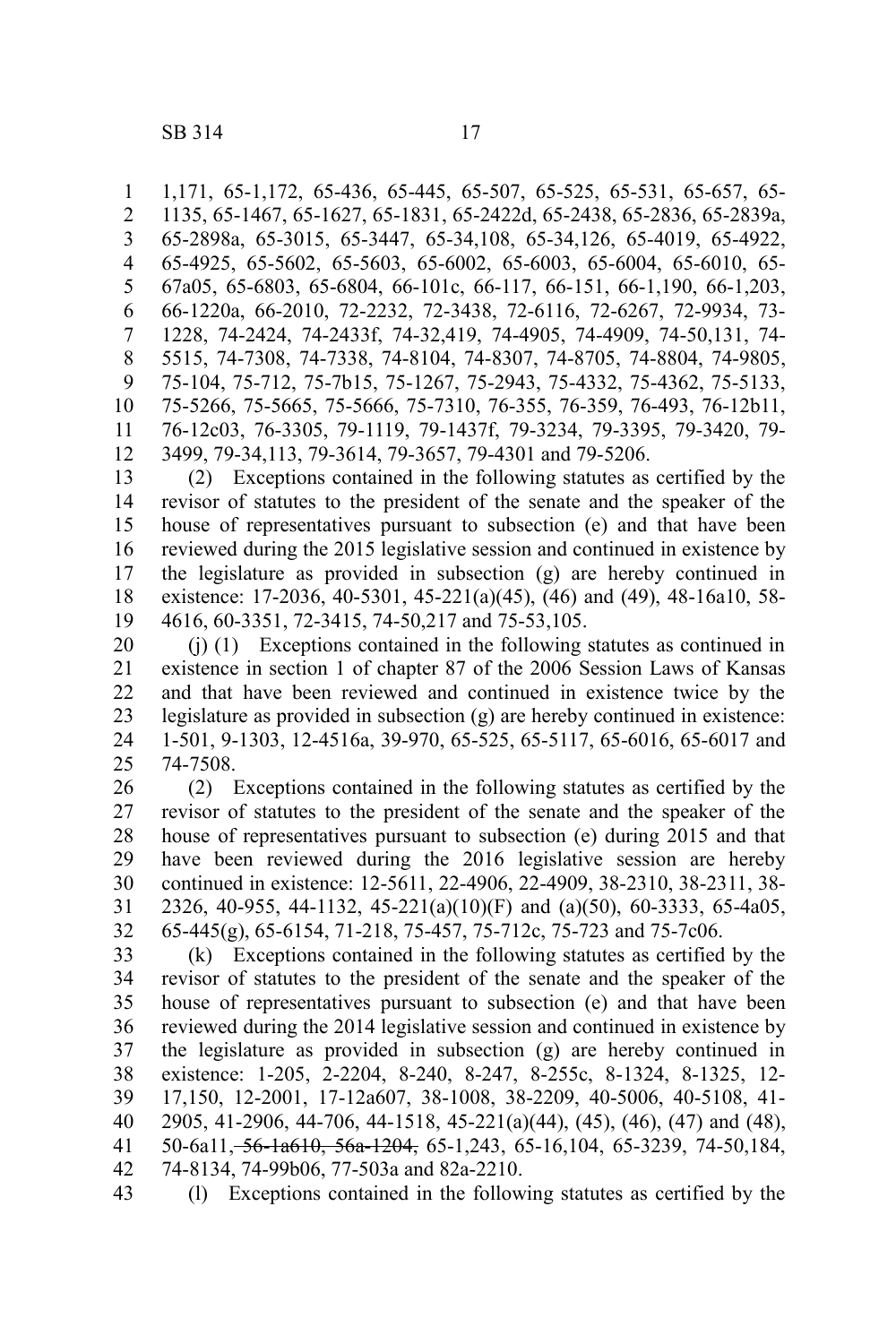revisor of statutes to the president of the senate and the speaker of the house of representatives pursuant to subsection (e) during 2016 and that have been reviewed during the 2017 legislative session are hereby continued in existence: 12-5711, 21-2511, 22-4909, 38-2313, 45-221(a) (51) and (52), 65-516, 65-1505, 74-2012, 74-5607, 74-8745, 74-8752, 74- 8772, 75-7d01, 75-7d05, 75-5133, 75-7427 and 79-3234. 1 2 3 4 5 6

(m) Exceptions contained in the following statutes as certified by the revisor of statutes to the president of the senate and the speaker of the house of representatives pursuant to subsection (e) during 2012 and that have been reviewed during the 2013 legislative session and continued in existence by the legislature as provided in subsection (g) are hereby continued in existence: 12-5811, 40-222, 40-223j, 40-5007a, 40-5009a, 40-5012a, 65-1685, 65-1695, 65-2838a, 66-1251, 66-1805, 72-8268, 75- 712 and 75-5366. 7 8 9 10 11 12 13 14

(n) Exceptions contained in the following statutes as certified by the revisor of statutes to the president of the senate and the speaker of the house of representatives pursuant to subsection (e) and that have been reviewed during the 2018 legislative session are hereby continued in existence:  $9-513c(c)(2)$ ,  $39-709$ ,  $45-221(a)(26)$ ,  $(53)$  and  $(54)$ ,  $65-6832$ , 65-6834, 75-7c06 and 75-7c20. 15 16 17 18 19 20

(o) Exceptions contained in the following statutes as certified by the revisor of statutes to the president of the senate and the speaker of the house of representatives pursuant to subsection (e) that have been reviewed during the 2019 legislative session are hereby continued in existence:  $21-2511(h)(2)$ ,  $21-5905(a)(7)$ ,  $22-2302(b)$  and (c),  $22-2502(d)$ and (e),  $40-222(k)(7)$ ,  $44-714(e)$ ,  $45-221(a)(55)$ ,  $46-1106(g)$  regarding  $46-$ 1106(i), 65-2836(i), 65-2839a(c), 65-2842(d), 65-28a05(n), article 6(d) of 65-6230, 72-6314(a) and 74-7047(b). 21 22 23 24 25 26 27 28

(p) Exceptions contained in the following statutes as certified by the revisor of statutes to the president of the senate and the speaker of the house of representatives pursuant to subsection (e) that have been reviewed during the 2020 legislative session are hereby continued in existence:  $38-2310(c)$ ,  $40-409(i)(2)$ ,  $40-6007(a)$ ,  $45-221(a)(52)$ ,  $46-1129$ , 59-29a22(b)(10) and 65-6747. 29 30 31 32 33 34

(q) Exceptions contained in the following statutes as certified by the revisor of statutes to the president of the senate and the speaker of the house of representatives pursuant to subsection (e) that have been reviewed during the 2021 legislative session are hereby continued in existence: 22-2302(c)(4)(J) and (c)(6)(B), 22-2502(e)(4)(J) and (e)(6)(B) and 65-6111(d)(4). 35 36 37 38 39 40

Sec. 4. On and after January 1, 2022, K.S.A. 2020 Supp. 58-652, as amended by section 1 of 2021 Senate Bill No. 103, is hereby amended to read as follows: 58-652. (a) The authority granted by a principal to an 41 42 43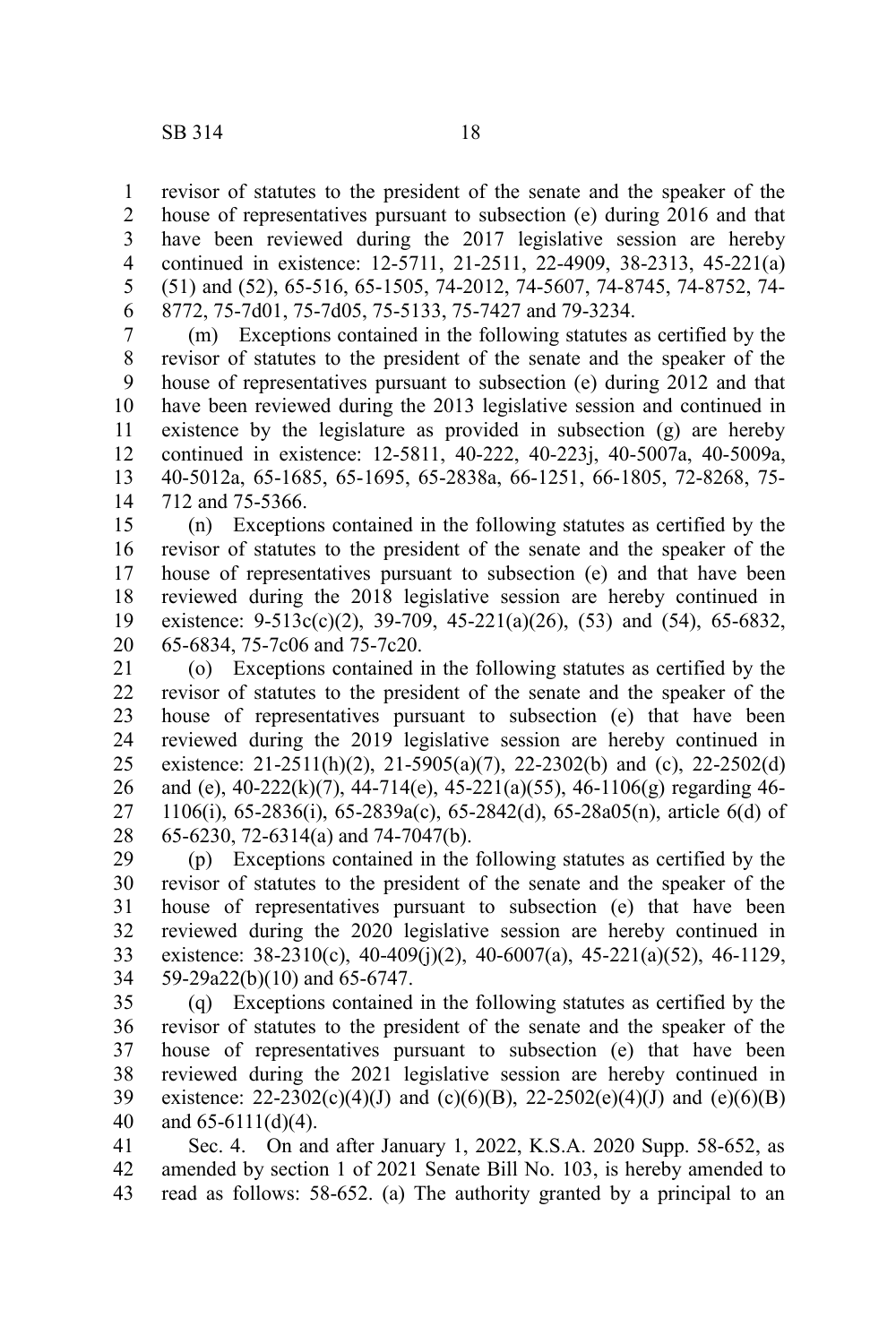attorney in fact in a written power of attorney is not terminated in the event the principal becomes wholly or partially disabled or in the event of later uncertainty as to whether the principal is dead or alive if: 1 2 3

(1) The power of attorney is denominated a "durable power of attorney"; 4 5

(2) the power of attorney includes a provision that states in substance one of the following: 6 7

(A) "This is a durable power of attorney and the authority of my attorney in fact shall not terminate if I become disabled or in the event of later uncertainty as to whether I am dead or alive"; or 8 9 10

(B) "this is a durable power of attorney and the authority of my attorney in fact, when effective, shall not terminate or be void or voidable if I am or become disabled or in the event of later uncertainty as to whether I am dead or alive"; and 11 12 13 14

(3) the power of attorney is signed by the principal, and dated and acknowledged in the manner prescribed by K.S.A. 53-501 et seq., and amendments thereto *the revised uniform law on notarial acts*. If the principal is physically unable to sign the power of attorney but otherwise competent and conscious, the power of attorney may be signed by an adult designee of the principal in the presence of the principal and at the specific direction of the principal expressed in the presence of a notary public. The designee shall sign the principal's name to the power of attorney in the presence of a notary public, following which the document shall be acknowledged in the manner prescribed by K.S.A. 53-501 et seq., and amendments thereto *the revised uniform law on notarial acts*, to the same extent and effect as if physically signed by the principal. 15 16 17 18 19 20 21 22 23 24 25 26

(b) All acts done by an attorney in fact pursuant to a durable power of attorney shall inure to the benefit of and bind the principal and the principal's successors in interest, notwithstanding any disability of the principal. 27 28 29 30

(c) (1) A power of attorney does not have to be recorded to be valid and binding between the principal and attorney in fact or between the principal and third persons. 31 32 33

(2) A power of attorney may be recorded in the same manner as a conveyance of land is recorded. A certified copy of a recorded power of attorney may be admitted into evidence. 34 35 36

(3) If a power of attorney is recorded any revocation of that power of attorney must be recorded in the same manner for the revocation to be effective. If a power of attorney is not recorded it may be revoked by a recorded revocation or in any other appropriate manner. 37 38 39 40

(4) If a power of attorney requires notice of revocation be given to named persons, those persons may continue to rely on the authority set forth in the power of attorney until such notice is received. 41 42 43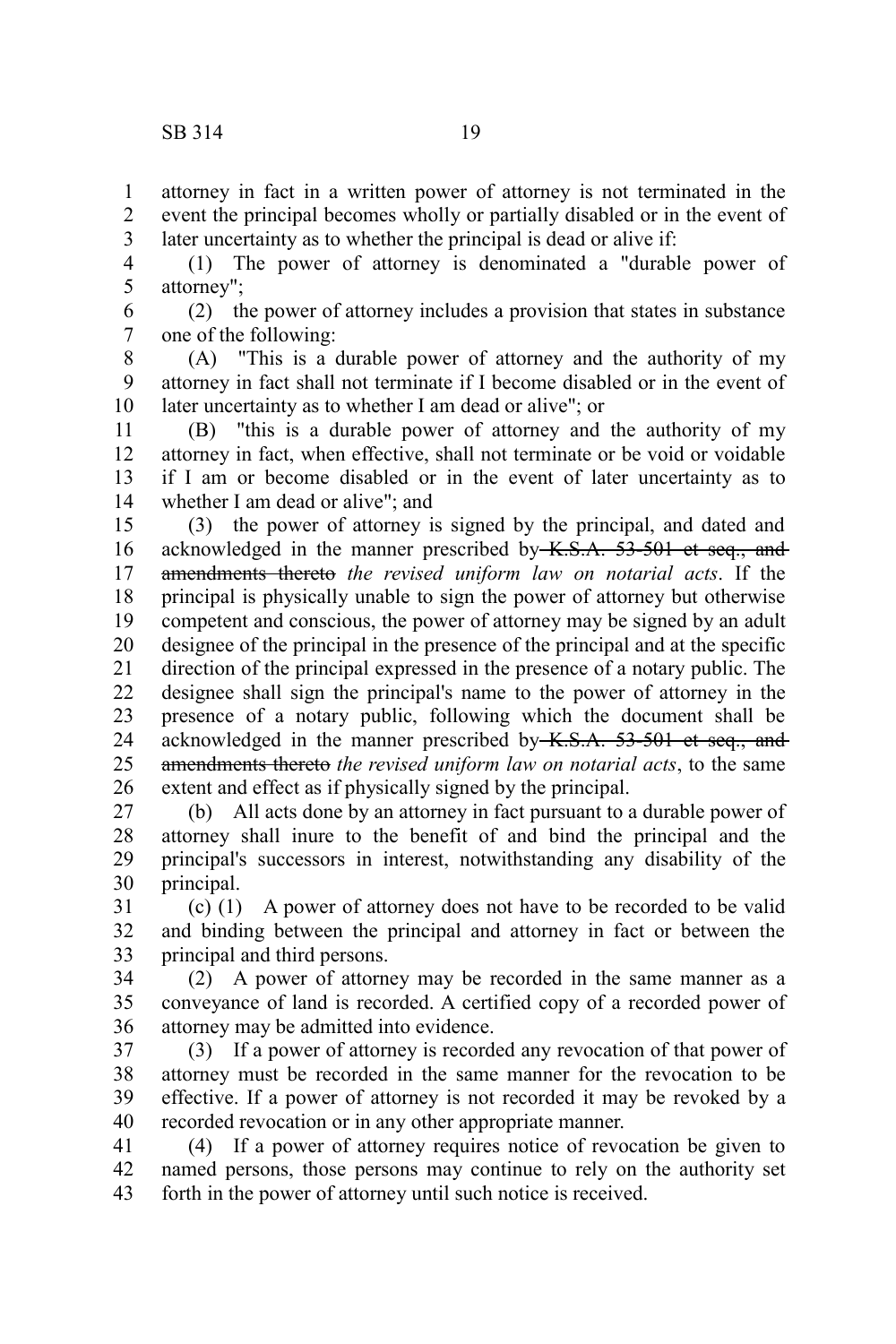(d) A person who is appointed an attorney in fact under a durable power of attorney has no duty to exercise the authority conferred in the power of attorney, unless the attorney in fact has agreed expressly in writing to act for the principal in such circumstances. An agreement to act on behalf of the principal is enforceable against the attorney in fact as a fiduciary without regard to whether there is any consideration to support a contractual obligation to do so. Acting for the principal in one or more transactions does not obligate an attorney in fact to act for the principal in subsequent transactions. 1 2 3 4 5 6 7 8 9

(e) The grant of power or authority conferred by a power of attorney in which any principal shall vest any power or authority in an attorney in fact, if such writing expressly so provides, shall be effective only upon: (1) A specified future date; (2) the occurrence of a specified future event; or (3) the existence of a specified condition which may occur in the future. In the absence of actual knowledge to the contrary, any person to whom such writing is presented shall be entitled to rely on an affidavit, executed by the attorney in fact, setting forth that such event has occurred or condition exists. 10 11 12 13 14 15 16 17 18

(f) A power of attorney executed on or after July 1, 2021, shall be deemed sufficient if in substantial compliance with the form set forth by the judicial council. The judicial council shall develop a form for use under this section. 19 20 21 22

(g) The amendments made to this section by this act apply prospectively and shall not affect the validity of a power of attorney executed prior to July 1, 2021. 23 24 25

Sec. 5. K.S.A. 2020 Supp. 60-5508, as amended by section 6 of 2021 Senate Bill No. 283, is hereby amended to read as follows: 60-5508. (a) The provisions of K.S.A. 2020 Supp. 60-5504, 60-5505 and 60-5507, and amendments thereto, shall apply retroactively to any cause of action accruing on or after March 12, 2020. 26 27 28 29 30

(b) The provisions of K.S.A. 2020 Supp. 60-5506, and amendments thereto, *and the amendments made to K.S.A. 2020 Supp. 60-5506 by section 2 of 2021 House Bill No. 2126,* shall apply retroactively to any cause of action accruing on or after March 12, 2020, and prior to termination of the state of disaster emergency related to the COVID-19 public health emergency declared pursuant to K.S.A. 48-924, and amendments thereto. 31 32 33 34 35 36 37

(c) The provisions of K.S.A. 2020 Supp. 60-5503, and amendments thereto, shall apply retroactively to any cause of action accruing on or after March 12, 2020, and prior to March 31, 2022. 38 39 40

Sec. 6. K.S.A. 66-104, as amended by section 1 of 2021 House Bill No. 2367, is hereby amended to read as follows: 66-104. (a) The term "public utility," as used in this act, shall be construed to mean every 41 42 43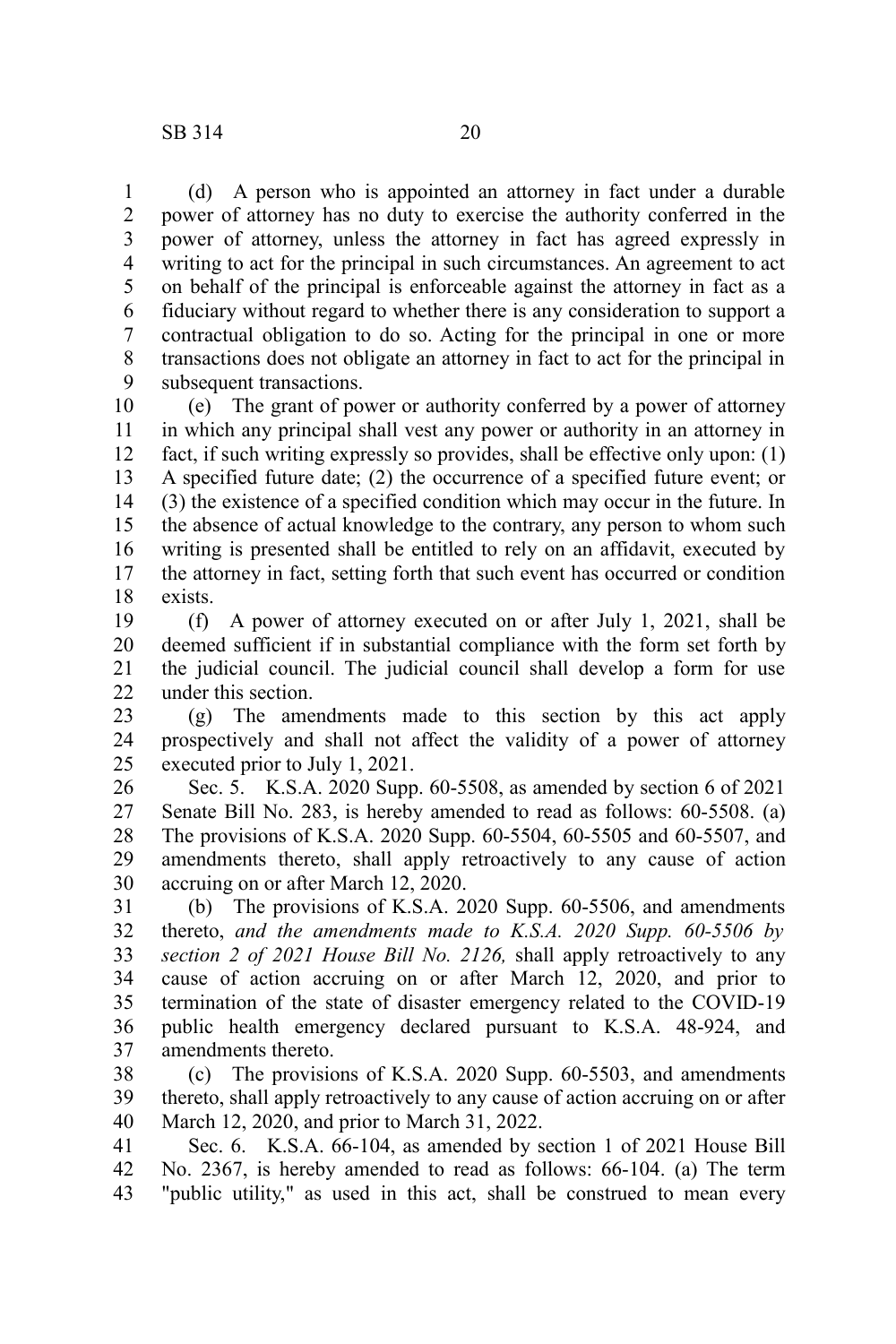corporation, company, individual, association of persons, their trustees, lessees or receivers, that now or hereafter may own, control, operate or manage, except for private use, any equipment, plant or generating machinery, or any part thereof, for the transmission of telephone messages or for the transmission of telegraph messages in or through any part of the state, or the conveyance of oil and gas through pipelines in or through any part of the state, except pipelines less than 15 miles in length and not operated in connection with or for the general commercial supply of gas or oil, and all companies for the production, transmission, delivery or furnishing of heat, light, water or power. No cooperative, cooperative society, nonprofit or mutual corporation or association that is engaged solely in furnishing telephone service to subscribers from one telephone line without owning or operating its own separate central office facilities, shall be subject to the jurisdiction and control of the commission as provided herein *in this section*, except that it shall not construct or extend its facilities across or beyond the territorial boundaries of any telephone company or cooperative without first obtaining approval of the commission. The term "transmission of telephone messages" shall include the transmission by wire or other means of any voice, data, signals or facsimile communications, including all such communications now in existence or as may be developed in the future. 1 2 3 4 5 6 7 8 9 10 11 12 13 14 15 16 17 18 19 20 21

(b) The term "public utility" shall also include that portion of every municipally owned or operated electric or gas utility located in an area outside of and more than three miles from the corporate limits of such municipality, but regulation of the rates, charges and terms and conditions of service of such utility within such area shall be subject to commission regulation only as provided in K.S.A. 66-104f, and amendments thereto. Nothing in this act shall apply to a municipally owned or operated utility, or portion thereof, located within the corporate limits of such municipality or located outside of such corporate limits but within three miles thereof. 22 23 24 25 26 27 28 29 30

(c) Except as herein provided *in this section*, the power and authority to control and regulate all public utilities and common carriers situated and operated wholly or principally within any city or principally operated for the benefit of such city or its people, shall be vested exclusively in such city, subject only to the right to apply for relief to the corporation commission as provided in K.S.A. 66-133, and amendments thereto, and to the provisions of K.S.A. 66-104e, and amendments thereto. A transit system principally engaged in rendering local transportation service in and between contiguous cities in this and another state by means of street railway, trolley bus and motor bus lines, or any combination thereof, shall be deemed to be a public utility as that term is used in this act and shall be subject to the jurisdiction of the commission. 31 32 33 34 35 36 37 38 39 40 41 42

(d) The term "public utility" shall not include any activity of an 43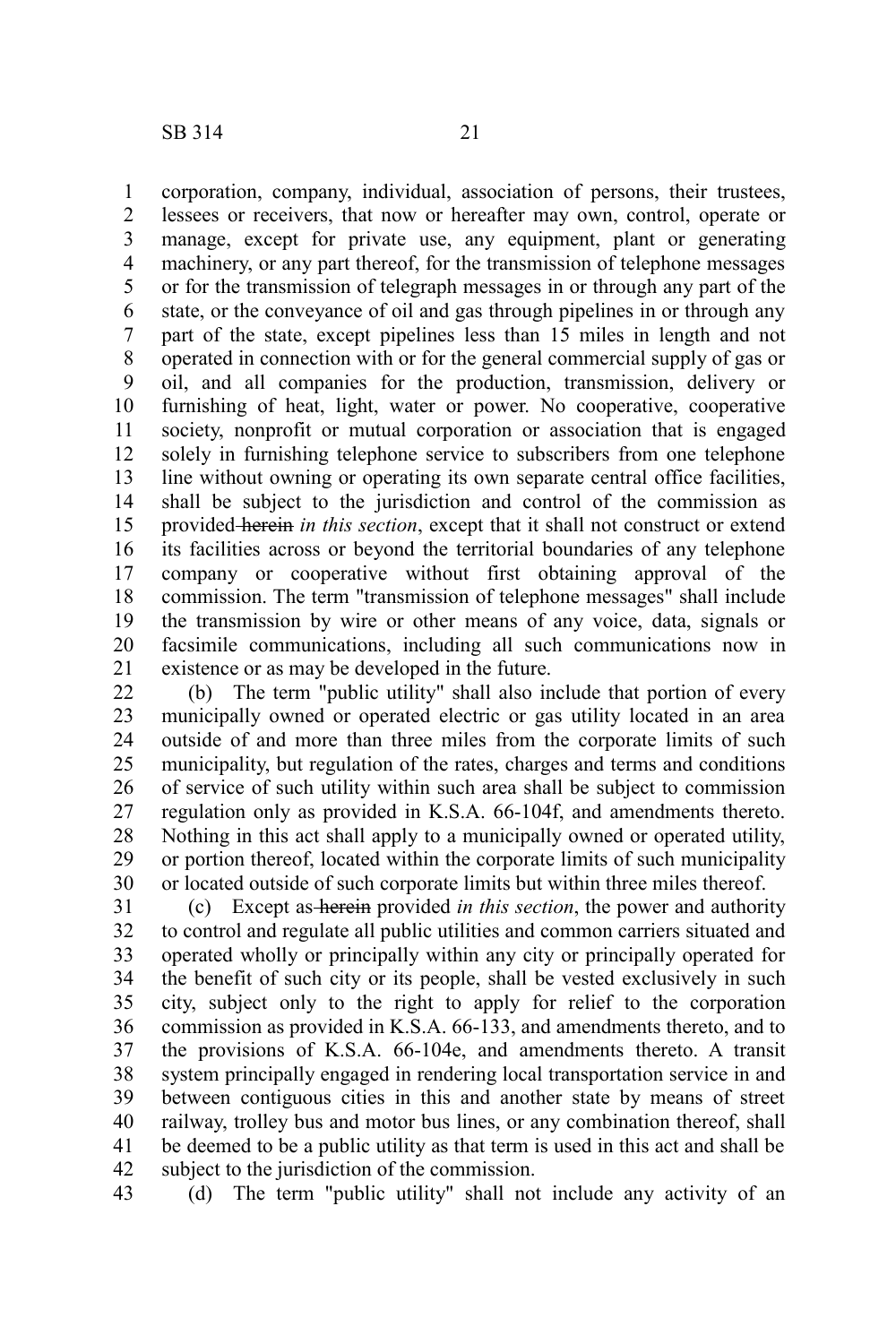otherwise jurisdictional corporation, company, individual, association of persons, their trustees, lessees or receivers as to the marketing or sale of*:* 1 2

3

*(1)* Compressed natural gas for end use as motor vehicle fuel*; or*

*(2) electricity that is purchased through a retail electric supplier in the certified territory of such retail electric supplier, as such terms are defined in K.S.A. 66-1,170, and amendments thereto, for the sole purpose of the provision of electric vehicle charging service to end users*. 4 5 6 7

(e) (1) Except as provided in paragraph (2), at the option of an otherwise jurisdictional entity, the term "public utility" shall not include any activity or facility of such entity as to the generation, marketing and sale of electricity generated by an electric generation facility or addition to an electric generation facility that: 8 9 10 11 12

(A) Is newly constructed and placed in service on or after January 1, 2001; and 13 14

15

(B) is not in the rate base of:

(i) An electric public utility that is subject to rate regulation by the state corporation commission; 16 17

(ii) any cooperative, as defined by K.S.A. 17-4603, and amendments thereto, or any nonstock member-owned cooperative corporation incorporated in this state; or 18 19 20

21

(iii) a municipally owned or operated electric utility.

(2) The provisions of this subsection shall not be construed to affect the authority of the state corporation commission to regulate any activity or facility of an otherwise jurisdictional entity with regard to wire stringing pursuant to K.S.A. 66-183 et seq., and amendments thereto. 22 23 24 25

(f) Additional generating capacity achieved through efficiency gains by refurbishing or replacing existing equipment at generating facilities placed in service before January 1, 2001, shall not qualify under subsection (e). 26 27 28 29

(g) For purposes of the authority to appropriate property through eminent domain, the term "public utility" shall not include any activity for the siting or placement of wind powered electrical generators or turbines, including the towers. 30 31 32 33

Sec. 7. K.S.A. 75-5133 is hereby amended to read as follows: 75- 5133. (a) Except as otherwise more specifically provided by law, all information received by the secretary of revenue, the director of taxation or the director of alcoholic beverage control from returns, reports, license applications or registration documents made or filed under the provisions of any law imposing any sales, use or other excise tax administered by the secretary of revenue, the director of taxation, or the director of alcoholic beverage control, or from any investigation conducted under such provisions, shall be confidential, and it shall be unlawful for any officer or employee of the department of revenue to divulge any such information 34 35 36 37 38 39 40 41 42 43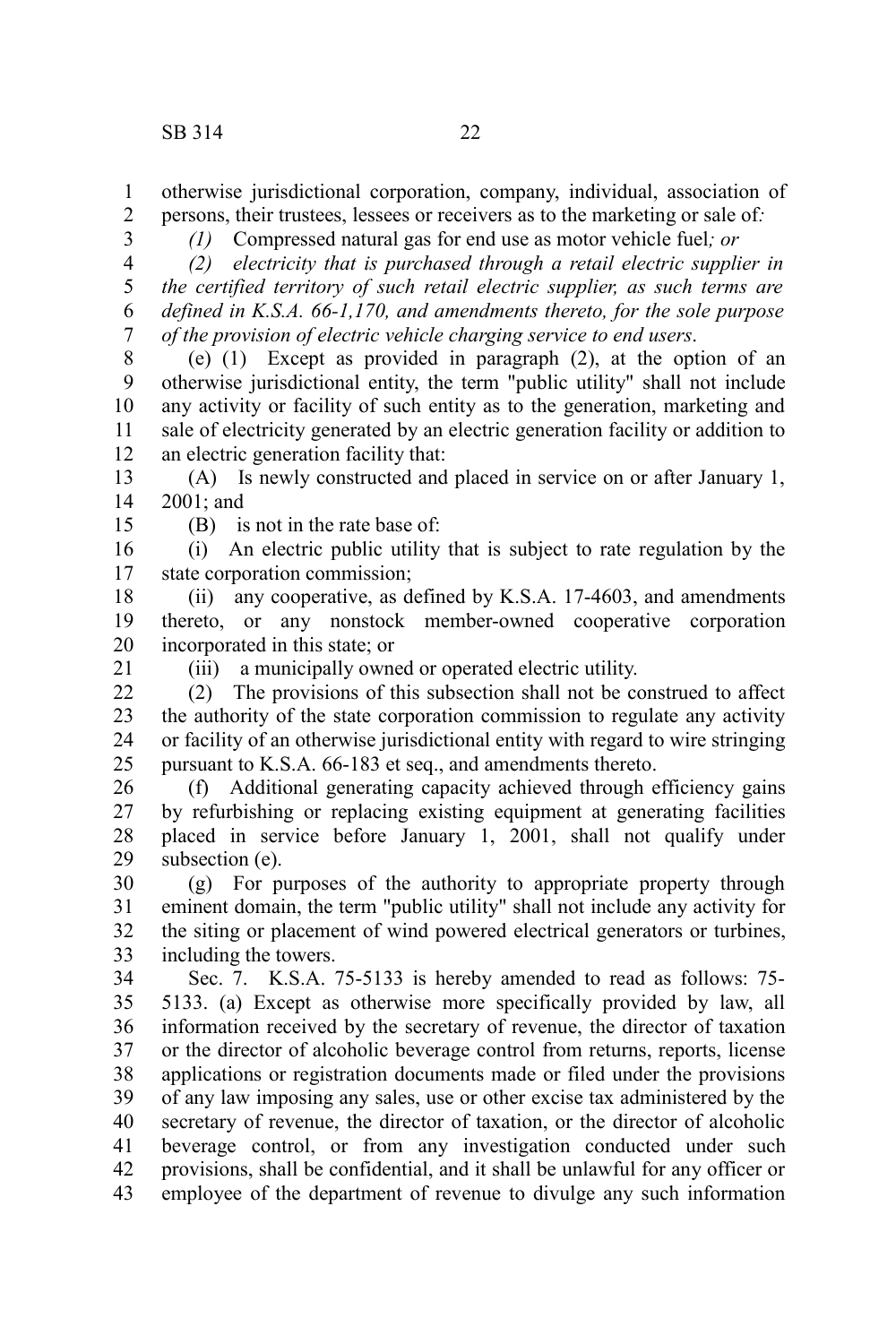except in accordance with other provisions of law respecting the enforcement and collection of such tax, in accordance with proper judicial order or as provided in K.S.A. 74-2424, and amendments thereto. 1 2 3

4

(b) The secretary of revenue or the secretary's designee may:

(1) Publish statistics, so classified as to prevent identification of particular reports or returns and the items thereof; 5 6

(2) allow the inspection of returns by the attorney general or the attorney general's designee; 7 8

(3) provide the post auditor access to all such excise tax reports or returns in accordance with and subject to the provisions of K.S.A. 46-  $1106(\frac{e}{e})$ *(e)*, and amendments thereto; 9 10 11

(4) disclose taxpayer information from excise tax returns to persons or entities contracting with the secretary of revenue where the secretary has determined disclosure of such information is essential for completion of the contract and has taken appropriate steps to preserve confidentiality; 12 13 14 15

(5) provide information from returns and reports filed under article 42 of chapter 79 of the Kansas Statutes Annotated, and amendments thereto, to county appraisers as is necessary to ensure proper valuations of property. Information from such returns and reports may also be exchanged with any other state agency administering and collecting conservation or other taxes and fees imposed on or measured by mineral production; 16 17 18 19 20 21 22

(6) provide, upon request by a city or county clerk or treasurer or finance officer of any city or county receiving distributions from a local excise tax, monthly reports identifying each retailer doing business in such city or county or making taxable sales sourced to such city or county, setting forth the tax liability and the amount of such tax remitted by each retailer during the preceding month, and identifying each business location maintained by the retailer and such retailer's sales or use tax registration or account number; 23 24 25 26 27 28 29 30

(7) provide information from returns and applications for registration filed pursuant to K.S.A. 12-187, and amendments thereto, and K.S.A. 79- 3601, and amendments thereto, to a city or county treasurer or clerk or finance officer to explain the basis of statistics contained in reports provided by subsection  $(b)(6)$ ; 31 32 33 34 35

(8) disclose the following oil and gas production statistics received by the department of revenue in accordance with K.S.A. 79-4216 et seq., and amendments thereto: Volumes of production by well name, well number, operator's name and identification number assigned by the state corporation commission, lease name, leasehold property description, county of production or zone of production, name of purchaser and purchaser's tax identification number assigned by the department of revenue, name of transporter, field code number or lease code, tax period, 36 37 38 39 40 41 42 43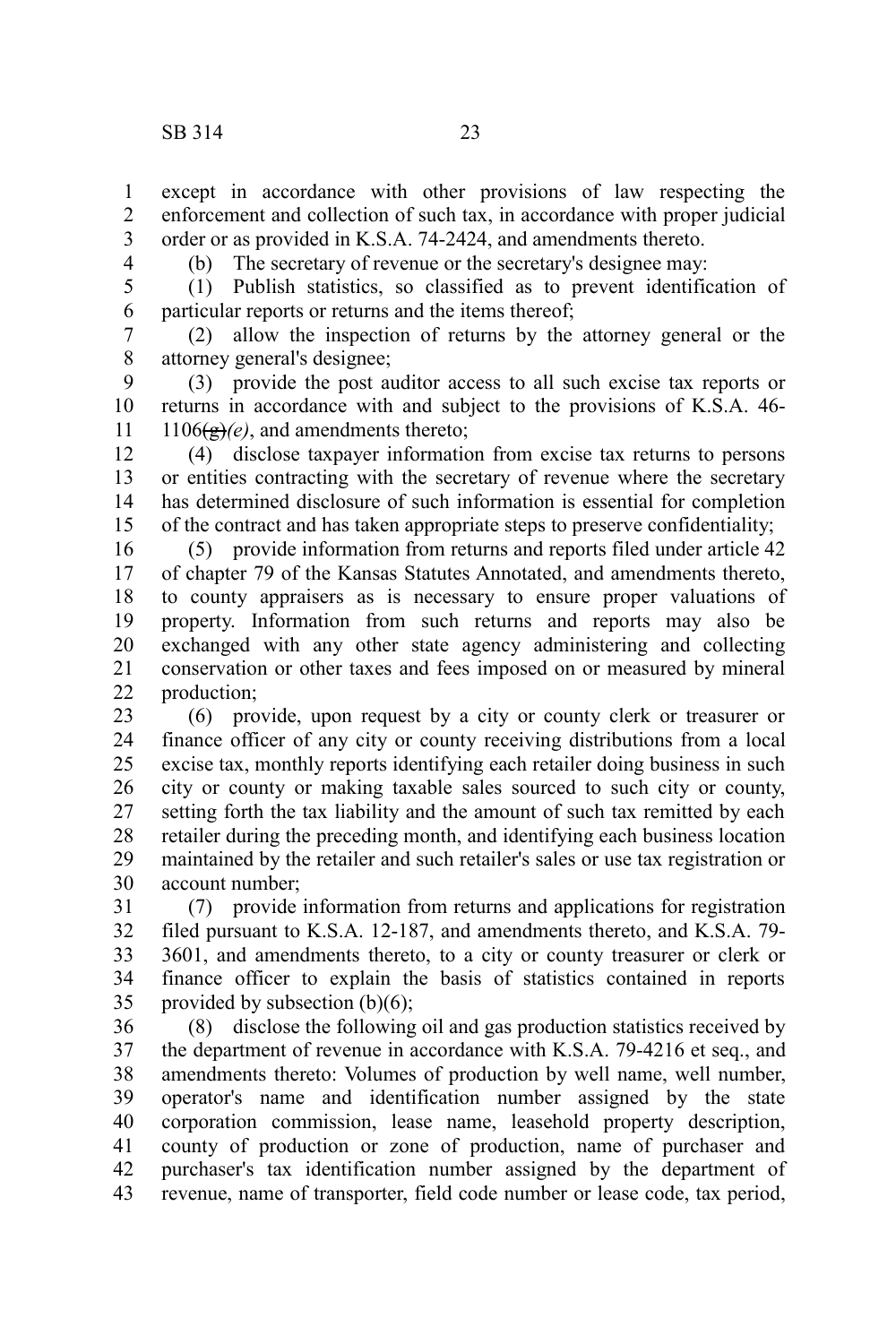exempt production volumes by well name or lease, or any combination of

this information; 1 2

(9) release or publish liquor brand registration information provided by suppliers, farm wineries, microdistilleries and microbreweries in accordance with the liquor control act. The information to be released is limited to: Item number, universal numeric code, type status, product description, alcohol percentage, selling units, unit size, unit of measurement, supplier number, supplier name, distributor number and distributor name; 3 4 5 6 7 8 9

(10) release or publish liquor license information provided by liquor licensees, distributors, suppliers, farm wineries, microdistilleries and microbreweries in accordance with the liquor control act. The information to be released is limited to: County name, owner, business name, address, license type, license number, license expiration date and the process agent contact information; 10 11 12 13 14 15

(11) release or publish cigarette and tobacco license information obtained from cigarette and tobacco licensees in accordance with the Kansas cigarette and tobacco products act. The information to be released is limited to: County name, owner, business name, address, license type and license number; 16 17 18 19 20

(12) provide environmental surcharge or solvent fee, or both, information from returns and applications for registration filed pursuant to K.S.A. 65-34,150 and 65-34,151, and amendments thereto, to the secretary of health and environment or the secretary's designee for the sole purpose of ensuring that retailers collect the environmental surcharge tax or solvent fee, or both; 21 22 23 24 25 26

(13) provide water protection fee information from returns and applications for registration filed pursuant to K.S.A. 82a-954, and amendments thereto, to the secretary of the state board of agriculture or the secretary's designee and the secretary of the Kansas water office or the secretary's designee for the sole purpose of verifying revenues deposited to the state water plan fund; 27 28 29 30 31 32

(14) provide to the secretary of commerce copies of applications for project exemption certificates sought by any taxpayer under the enterprise zone sales tax exemption pursuant to K.S.A. 79-3606(cc), and amendments thereto; 33 34 35 36

(15) disclose information received pursuant to the Kansas cigarette and tobacco act and subject to the confidentiality provisions of this act to any criminal justice agency, as defined in K.S.A. 22-4701(c), and amendments thereto, or to any law enforcement officer, as defined in K.S.A. 2020 Supp. 21-5111, and amendments thereto, on behalf of a criminal justice agency, when requested in writing in conjunction with a pending investigation; 37 38 39 40 41 42 43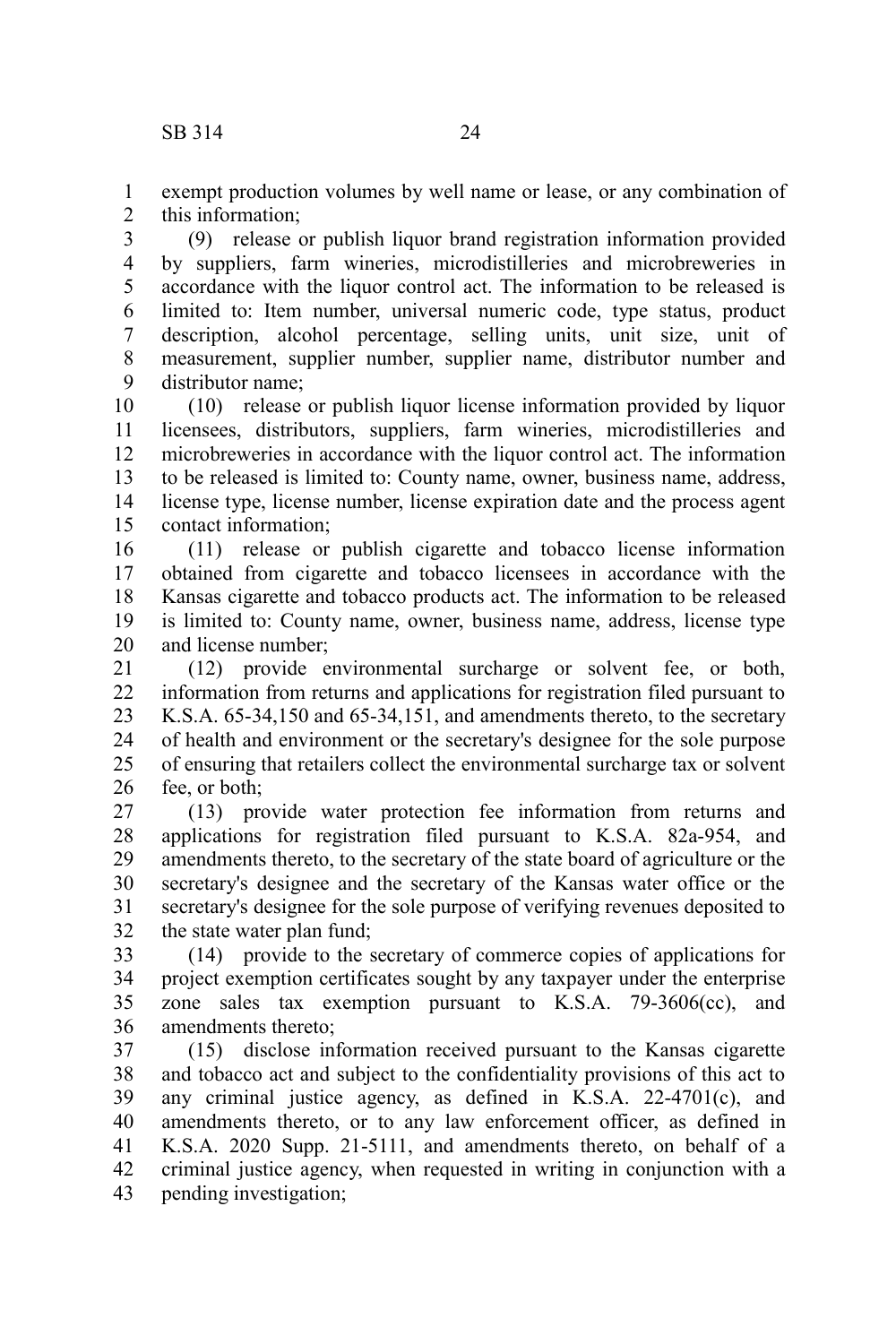(16) provide to retailers tax exemption information for the sole purpose of verifying the authenticity of tax exemption numbers issued by the department; 1 2 3

(17) provide information concerning remittance by sellers, as defined in K.S.A. 2020 Supp. 12-5363, and amendments thereto, of prepaid wireless 911 fees from returns to the local collection point administrator, as defined in K.S.A. 2020 Supp. 12-5363, and amendments thereto, for purposes of verifying seller compliance with collection and remittance of such fees; 4 5 6 7 8 9

(18) release or publish charitable gaming information obtained in charitable gaming licensee and registration applications and renewals in accordance with the Kansas charitable gaming act, K.S.A. 75-5171 et seq., and amendments thereto. The information to be released is limited to: The name, address, phone number, license registration number and email address of the organization, distributor or of premises; 10 11 12 13 14 15

(19) provide to the attorney general confidential information for purposes of determining compliance with or enforcing K.S.A. 50-6a01 et seq., and amendments thereto, the master settlement agreement referred to therein and all agreements regarding disputes under the master settlement agreement. The secretary and the attorney general may share the information specified under this subsection with any of the following: 16 17 18 19 20 21

(A) Federal, state or local agencies for the purposes of enforcement of corresponding laws of other states; and 22 23

(B) a court, arbitrator, data clearinghouse or similar entity for the purpose of assessing compliance with or making calculations required by the master settlement agreement or agreements regarding disputes under the master settlement agreement, and with counsel for the parties or expert witnesses in any such proceeding, if the information otherwise remains confidential; and 24 25 26 27 28 29

(20) disclose taxpayer information that is received from income tax returns to the department of commerce that may be disclosed pursuant to the provisions of K.S.A. 2020 Supp. 74-50,227, and amendments thereto, for the purpose of including such information in the database required by K.S.A. 2020 Supp. 74-50,227, and amendments thereto. 30 31 32 33 34

(c) Any person receiving any information under the provisions of subsection (b) shall be subject to the confidentiality provisions of subsection (a) and to the penalty provisions of subsection (d). 35 36 37

(d) Any violation of this section shall be a class A, nonperson misdemeanor, and if the offender is an officer or employee of this state, such officer or employee shall be dismissed from office. Reports of violations of this paragraph shall be investigated by the attorney general. The district attorney or county attorney and the attorney general shall have authority to prosecute any violation of this section if the offender is a city 38 39 40 41 42 43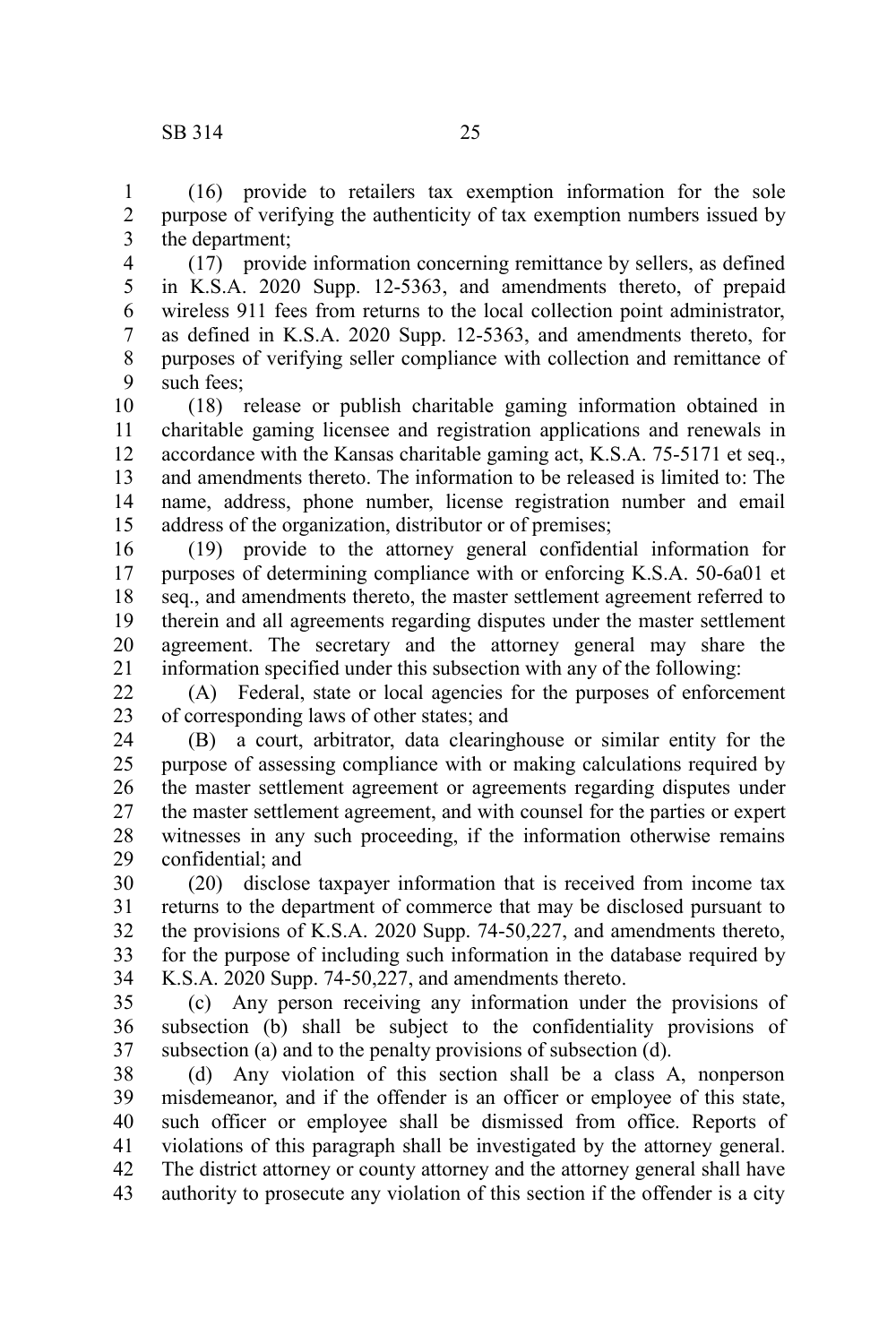or county clerk or treasurer or finance officer of a city or county. 1

Sec. 8. K.S.A. 79-3234 is hereby amended to read as follows: 79- 3234. (a) All reports and returns required by this act shall be preserved for three years and thereafter until the director orders them to be destroyed. 2 3 4

(b) Except in accordance with proper judicial order, or as provided in subsection (c) or in K.S.A. 17-7511, K.S.A. 46-1106(g)*(e)*, 46-1114, or 79- 32,153a, and amendments thereto, it shall be unlawful for the secretary, the director, any deputy, agent, clerk or other officer, employee or former employee of the department of revenue or any other state officer or employee or former state officer or employee to divulge, or to make known in any way, the amount of income or any particulars set forth or disclosed in any report, return, federal return or federal return information required under this act; and it shall be unlawful for the secretary, the director, any deputy, agent, clerk or other officer or employee engaged in the administration of this act to engage in the business or profession of tax accounting or to accept employment, with or without consideration, from any person, firm or corporation for the purpose, directly or indirectly, of preparing tax returns or reports required by the laws of the state of Kansas, by any other state or by the United States government, or to accept any employment for the purpose of advising, preparing material or data, or the auditing of books or records to be used in an effort to defeat or cancel any tax or part thereof that has been assessed by the state of Kansas, any other state or by the United States government. 5 6 7 8 9 10 11 12 13 14 15 16 17 18 19 20 21 22 23

24

(c) The secretary or the secretary's designee may:

(1) Publish statistics, so classified as to prevent the identification of particular reports or returns and the items thereof; 25 26

(2) allow the inspection of returns by the attorney general or other legal representatives of the state; 27 28

(3) provide the post auditor access to all income tax reports or returns in accordance with and subject to the provisions of K.S.A.  $46-1106\left(\frac{g}{g}\right)(e)$ or 46-1114, and amendments thereto; 29 30 31

(4) disclose taxpayer information from income tax returns to persons or entities contracting with the secretary of revenue where the secretary has determined disclosure of such information is essential for completion of the contract and has taken appropriate steps to preserve confidentiality; 32 33 34 35

(5) disclose to the secretary of commerce the following: (A) Specific taxpayer information related to financial information previously submitted by the taxpayer to the secretary of commerce concerning or relevant to any income tax credits, for purposes of verification of such information or evaluating the effectiveness of any tax credit or economic incentive program administered by the secretary of commerce; (B) the amount of payroll withholding taxes an employer is retaining pursuant to K.S.A. 74- 50,212, and amendments thereto; (C) information received from 36 37 38 39 40 41 42 43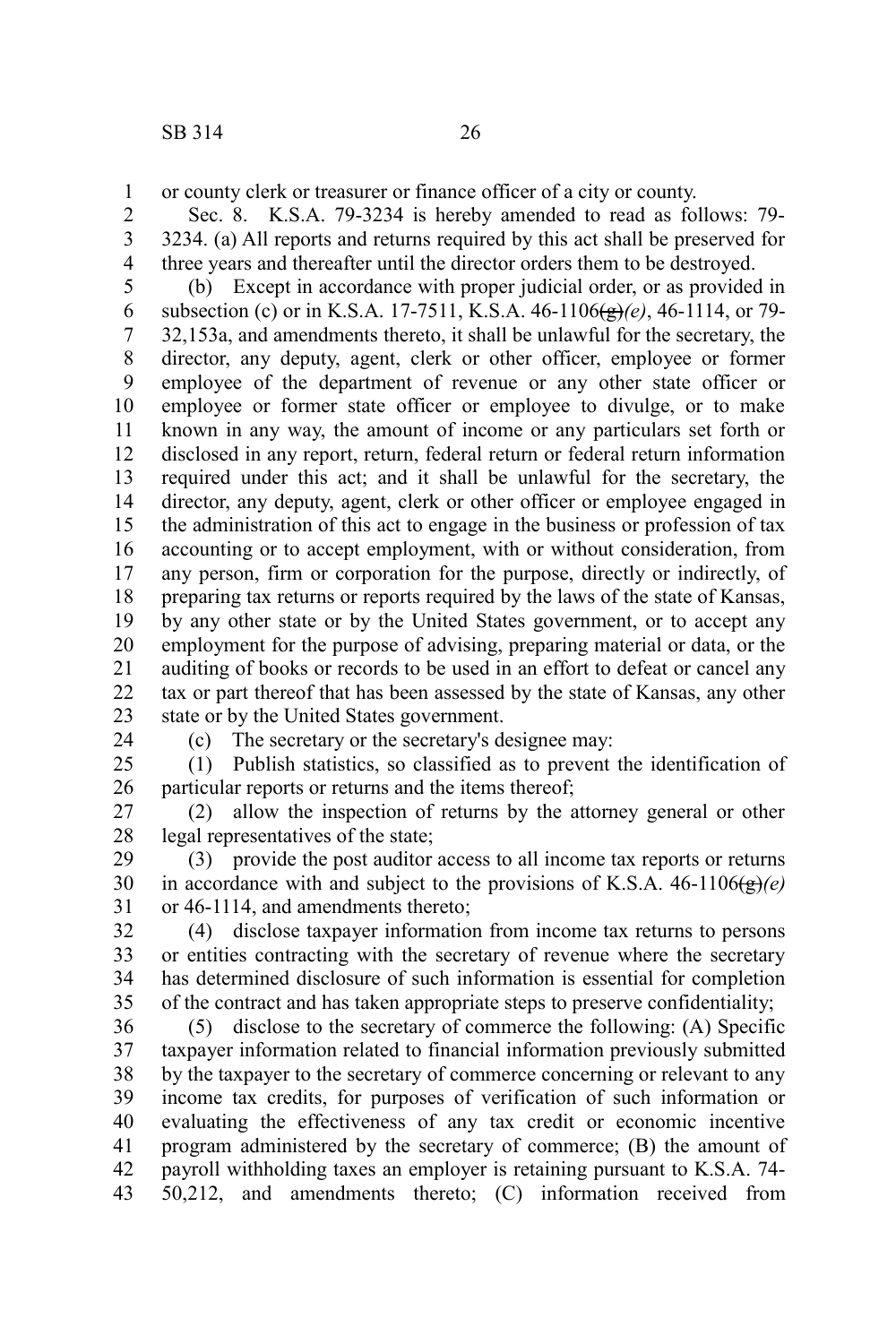businesses completing the form required by K.S.A. 74-50,217, and amendments thereto; and (D) findings related to a compliance audit conducted by the department of revenue upon the request of the secretary of commerce pursuant to K.S.A. 74-50,215, and amendments thereto; 1 2 3 4

(6) disclose income tax returns to the state gaming agency to be used solely for the purpose of determining qualifications of licensees of and applicants for licensure in tribal gaming. Any information received by the state gaming agency shall be confidential and shall not be disclosed except to the executive director, employees of the state gaming agency and members and employees of the tribal gaming commission; 5 6 7 8 9 10

(7) disclose the taxpayer's name, last known address and residency status to the Kansas department of wildlife, parks and tourism to be used solely in its license fraud investigations; 11 12 13

(8) disclose the name, residence address, employer or Kansas adjusted gross income of a taxpayer who may have a duty of support in a title IV-D case to the secretary of the Kansas department for children and families for use solely in administrative or judicial proceedings to establish, modify or enforce such support obligation in a title IV-D case. In addition to any other limits on use, such use shall be allowed only where subject to a protective order which prohibits disclosure outside of the title IV-D proceeding. As used in this section, "title IV-D case" means a case being administered pursuant to part D of title IV of the federal social security act, 42 U.S.C. § 651 et seq., and amendments thereto. Any person receiving any information under the provisions of this subsection shall be subject to the confidentiality provisions of subsection (b) and to the penalty provisions of subsection (e); 14 15 16 17 18 19 20 21 22 23 24 25 26

(9) permit the commissioner of internal revenue of the United States, or the proper official of any state imposing an income tax, or the authorized representative of either, to inspect the income tax returns made under this act and the secretary of revenue may make available or furnish to the taxing officials of any other state or the commissioner of internal revenue of the United States or other taxing officials of the federal government, or their authorized representatives, information contained in income tax reports or returns or any audit thereof or the report of any investigation made with respect thereto, filed pursuant to the income tax laws, as the secretary may consider proper, but such information shall not be used for any other purpose than that of the administration of tax laws of such state, the state of Kansas or of the United States; 27 28 29 30 31 32 33 34 35 36 37 38

(10) communicate to the executive director of the Kansas lottery information as to whether a person, partnership or corporation is current in the filing of all applicable tax returns and in the payment of all taxes, interest and penalties to the state of Kansas, excluding items under formal appeal, for the purpose of determining whether such person, partnership or 39 40 41 42 43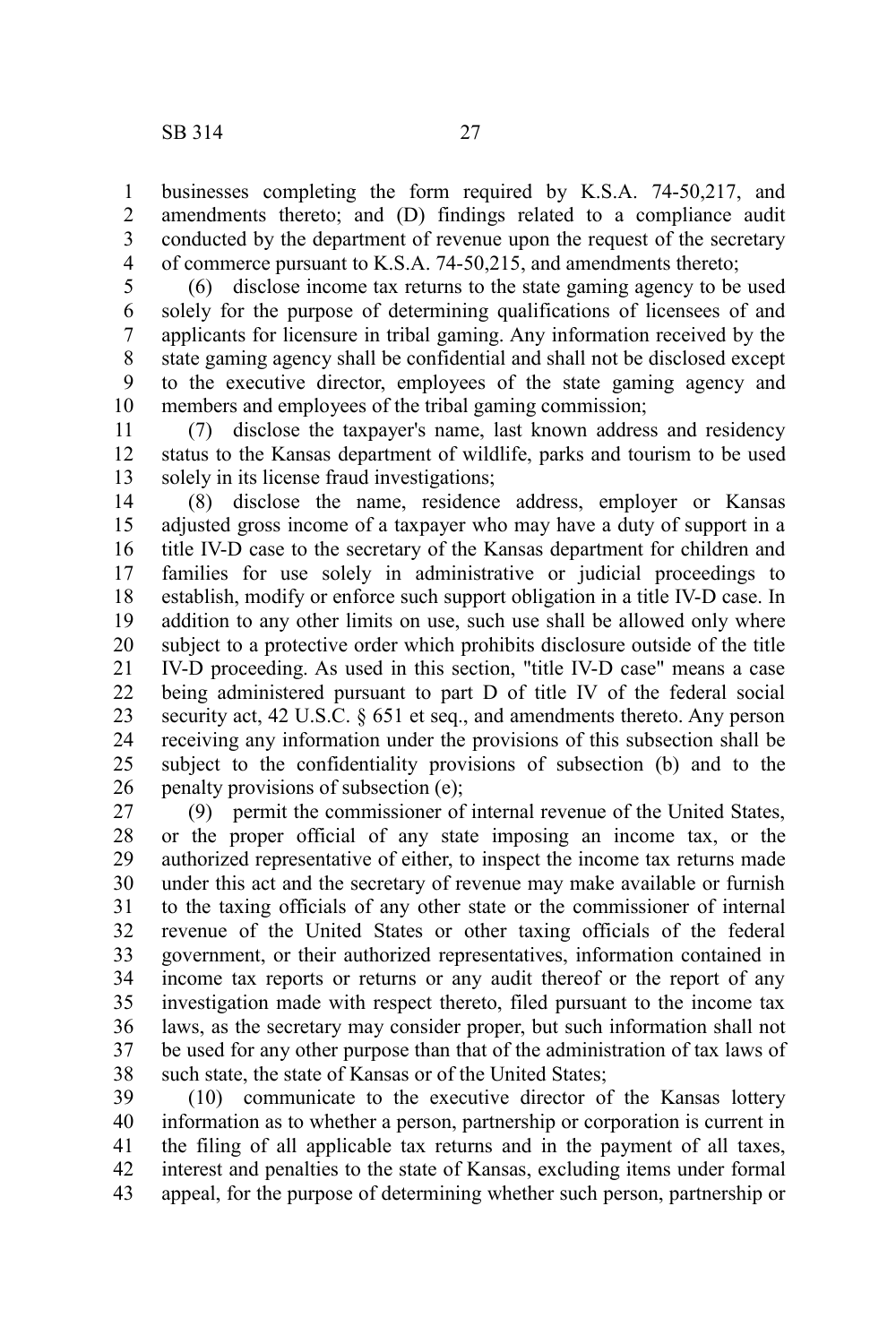corporation is eligible to be selected as a lottery retailer; 1

(11) communicate to the executive director of the Kansas racing commission as to whether a person, partnership or corporation has failed to meet any tax obligation to the state of Kansas for the purpose of determining whether such person, partnership or corporation is eligible for a facility owner license or facility manager license pursuant to the Kansas parimutuel racing act; 2 3 4 5 6 7

(12) provide such information to the executive director of the Kansas public employees retirement system for the purpose of determining that certain individuals' reported compensation is in compliance with the Kansas public employees retirement act, K.S.A. 74-4901 et seq*.*, and amendments thereto; 8 9 10 11 12

(13) (A) provide taxpayer information of persons suspected of violating K.S.A. 2020 Supp. 44-766, and amendments thereto, to the secretary of labor or such secretary's designee for the purpose of determining compliance by any person with the provisions of K.S.A. 44-  $703(i)(3)(D)$  and K.S.A. 2020 Supp. 44-766, and amendments thereto. The information to be provided shall include all relevant information in the possession of the department of revenue necessary for the secretary of labor to make a proper determination of compliance with the provisions of K.S.A. 44-703(i)(3)(D) and K.S.A. 2020 Supp. 44-766, and amendments thereto, and to calculate any unemployment contribution taxes due. Such information to be provided by the department of revenue shall include, but not be limited to, withholding tax and payroll information, the identity of any person that has been or is currently being audited or investigated in connection with the administration and enforcement of the withholding and declaration of estimated tax act, K.S.A. 79-3294 et seq*.*, and amendments thereto, and the results or status of such audit or investigation; 13 14 15 16 17 18 19 20 21 22 23 24 25 26 27 28 29

(B) any person receiving tax information under the provisions of this paragraph shall be subject to the same duty of confidentiality imposed by law upon the personnel of the department of revenue and shall be subject to any civil or criminal penalties imposed by law for violations of such duty of confidentiality; and 30 31 32 33 34

(C) each of the secretary of labor and the secretary of revenue may adopt rules and regulations necessary to effect the provisions of this paragraph; 35 36 37

(14) provide such information to the state treasurer for the sole purpose of carrying out the provisions of K.S.A. 58-3934, and amendments thereto. Such information shall be limited to current and prior addresses of taxpayers or associated persons who may have knowledge as to the location of an owner of unclaimed property. For the purposes of this paragraph, "associated persons" includes spouses or dependents listed on 38 39 40 41 42 43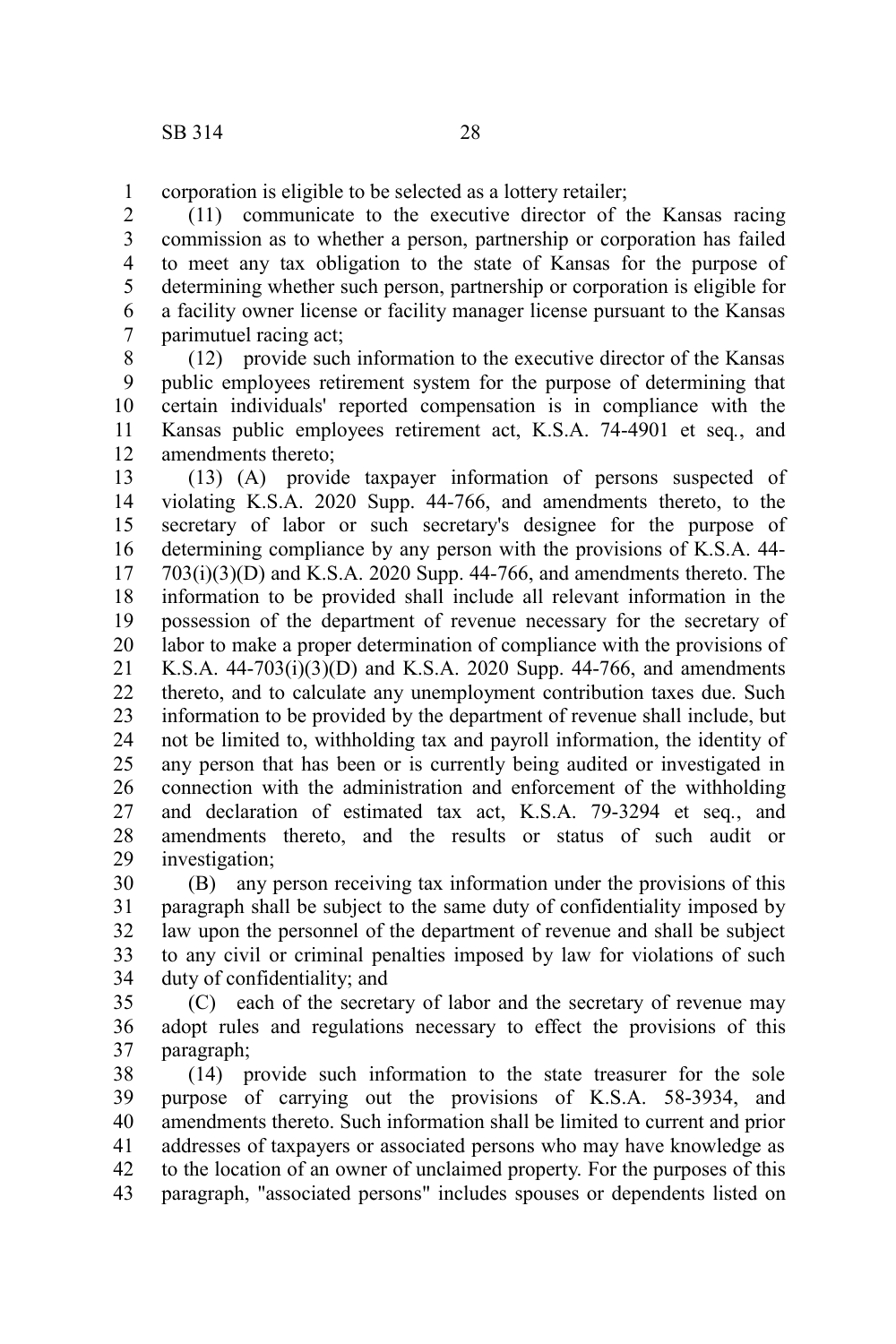income tax returns; 1

(15) after receipt of information pursuant to subsection (f), forward such information and provide the following reported Kansas individual income tax information for each listed defendant, if available, to the state board of indigents' defense services in an electronic format and in the manner determined by the secretary: (A) The defendant's name; (B) social security number; (C) Kansas adjusted gross income; (D) number of exemptions claimed; and (E) the relevant tax year of such records. Any social security number provided to the secretary and the state board of indigents' defense services pursuant to this section shall remain confidential; and 2 3 4 5 6 7 8 9 10 11

(16) disclose taxpayer information that is received from income tax returns to the department of commerce that may be disclosed pursuant to the provisions of K.S.A. 2020 Supp. 74-50,227, and amendments thereto, for the purpose of including such information in the database required by K.S.A. 2020 Supp. 74-50,227, and amendments thereto. 12 13 14 15 16

(d) Any person receiving information under the provisions of subsection (c) shall be subject to the confidentiality provisions of subsection (b) and to the penalty provisions of subsection (e). 17 18 19

(e) Any violation of subsection (b) or (c) is a class A nonperson misdemeanor and, if the offender is an officer or employee of the state, such officer or employee shall be dismissed from office. 20 21 22

(f) For the purpose of determining whether a defendant is financially able to employ legal counsel under the provisions of K.S.A. 22-4504, and amendments thereto, in all felony cases with appointed counsel where the defendant's social security number is accessible from the records of the district court, the court shall electronically provide the defendant's name, social security number, district court case number and county to the secretary of revenue in the manner and format agreed to by the office of judicial administration and the secretary. 23 24 25 26 27 28 29 30

(g) Nothing in this section shall be construed to allow disclosure of the amount of income or any particulars set forth or disclosed in any report, return, federal return or federal return information, where such disclosure is prohibited by the federal internal revenue code as in effect on September 1, 1996, and amendments thereto, related federal internal revenue rules or regulations, or other federal law. 31 32 33 34 35 36

Sec. 9. K.S.A. 22-4514a, as amended by section 1 of 2021 Senate Bill No. 16, 66-104, as amended by section 1 of 2021 House Bill No. 2145, 66- 104, as amended by section 1 of 2021 House Bill No. 2367, 75-3728c, as amended by section 2 of 2021 Senate Bill No. 16, 75-5133, 75-5133d, 76- 721, as amended by section 3 of 2021 Senate Bill No. 16, 79-3233b, as amended by section 4 of 2021 Senate Bill No. 16, 79-3234 and 79-3234d and K.S.A. 2020 Supp. 8-2110, 8-2110b, 8-2118, as amended by section 6 37 38 39 40 41 42 43